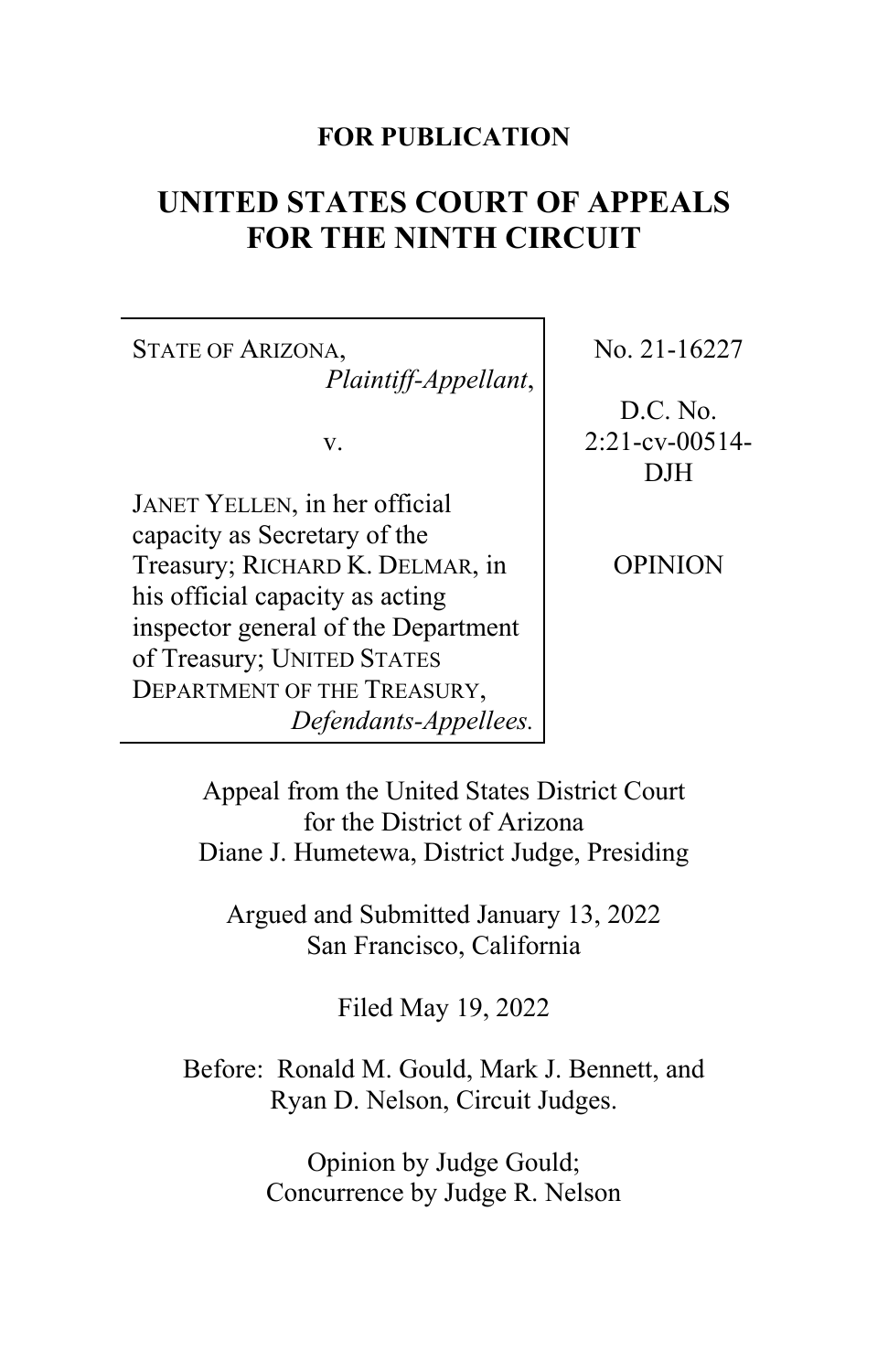## **SUMMARY[\\*](#page-1-0)**

## **Standing**

The panel reversed the district court's dismissal for lack of subject matter jurisdiction of an action brought by the State of Arizona against federal defendants alleging that the American Rescue Plan Act ("ARPA") violated the Constitution's Spending Clause and the Tenth Amendment.

Congress passed ARPA to help state, local, and tribal governments mitigate the ongoing effects of the COVID-19 pandemic. The statute contains a provision (the "Offset Provision") – challenged in this appeal – prohibiting a State from using ARPA funds to subsidize a tax cut or otherwise a reduction in state net tax revenue. Specifically, Arizona contends that it was coerced into accepting the Offset Provision because of the size of the funds offered under ARPA and the fraught financial situation brought on by the pandemic. Arizona sought a preliminary injunction enjoining the federal defendants from recouping funds or otherwise enforcing the Offset Provision, and declaratory relief that the Offset Provision violated the Constitution. The district court dismissed for lack of subject matter jurisdiction, finding that Arizona did not demonstrate a cognizable injury in fact to establish standing.

The panel held that Arizona had standing to challenge ARPA both because there was a realistic danger of ARPA's enforcement, and because there was a justiciable challenge to the sovereignty of the State, which alleges infringement

<span id="page-1-0"></span>**<sup>\*</sup>** This summary constitutes no part of the opinion of the court. It has been prepared by court staff for the convenience of the reader.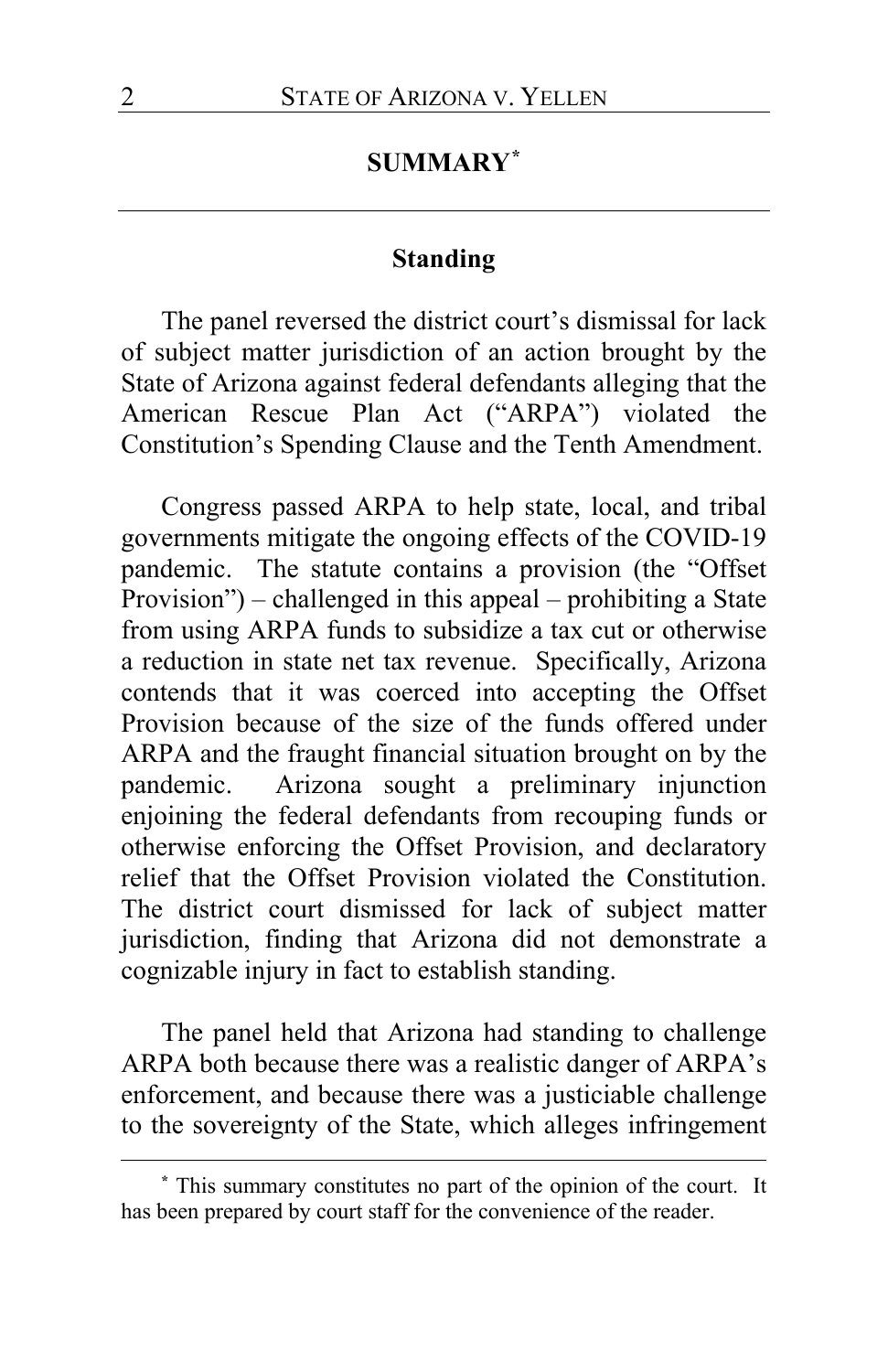on its authority to set tax policy and its interest in being free from coercion impacting its tax policy.

The panel addressed Arizona's three primary arguments for standing. First, Arizona under its compliance cost theory contended that the reporting requirements in the Treasury Department's Interim Final Rule (explaining how it would implement ARPA and the Offset Provision) established an injury in fact by imposing a regulatory burden on the States. The panel rejected this theory because standing is measured at the time of the complaint, and when the complaint was filed, there was not a required compliance scheme.

Second, Arizona alleged that the future injury it will suffer, if the Offset Provision is enforced against it, was sufficient to confer standing. In *Susan B. Anthony List v. Driehaus*, 573 U.S. 149, 159 (2014), the Supreme Court set forth three factors that must exist for a plaintiff to have standing to bring a pre-enforcement challenge to a law. The panel held that the first *Driehaus* factor – requiring an intent to do an act "arguably affected" by a constitutional interest – was met. In evaluating the second *Driehaus* factor, the panel determined whether Arizona's intended future conduct was proscribed by ARPA. Here, Arizona accepted ARPA funds, certified that it will meet ARPA's conditions, and passed a \$1.9 billion tax cut. The panel held that Arizona's tax cut would presumably lead to a reduction in Arizona's net tax revenue, which meant that Arizona had taken all requisite steps to violate the Offset Provision short of using ARPA funds "directly or indirectly" to offset a net revenue reduction from its tax cut. This was enough to satisfy the second factor. The panel held that the third *Driehaus* factor, concerning whether there was a credible threat of enforcement, had dispositive weight in the case. The \$1.9 billion tax cut Arizona passed was a sufficiently concrete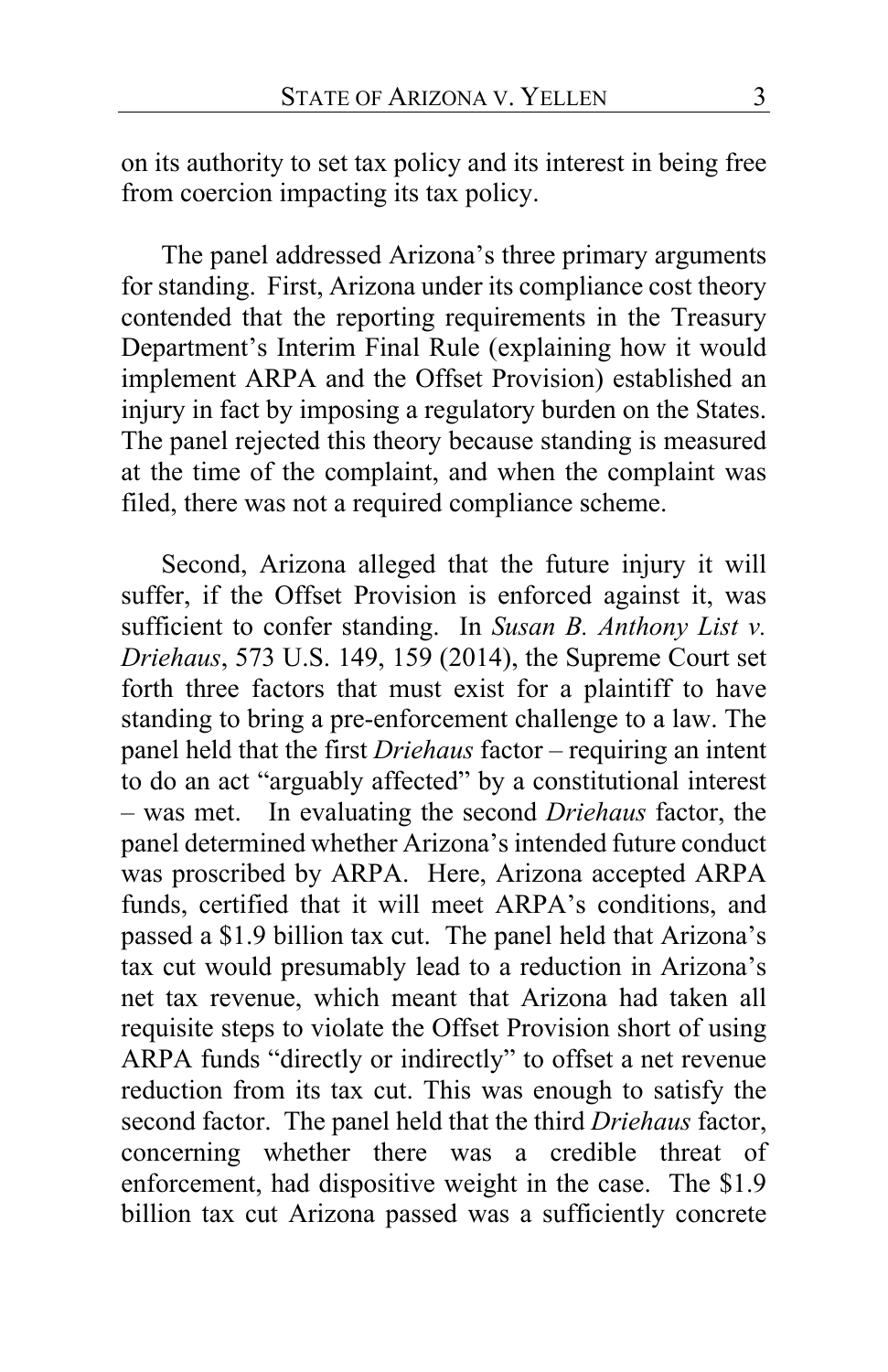plan. The panel disagreed with the district court's rejection of this theory of standing, and held that Arizona has alleged a sufficiently credible threat of enforcement to bring a preenforcement challenge to ARPA's Offset Provision.

Third, the panel examined Arizona's sovereign injury theory of standing in the alternative. Arizona contended that the Offset Provision inflicted cognizable sovereign injuries upon the States by being unconstitutionally ambiguous and coercive. Because the panel was reviewing an order on a motion to dismiss, the panel took all allegations of the complaint as true. The panel saw no reason to dispute, deny, or discredit Arizona's contention at this stage that ARPA and its Offset Provision specifically had a coercive impact on the State. Here, Arizona alleged sufficiently concrete and particularized harms to its ability to exercise its sovereign prerogatives, intangible as those prerogatives may be. The quasi-contractual funding offer at issue here can be challenged by Arizona at the outset for offering conditions that are unconstitutionally ambiguous or coercive. States have standing when an allegedly unconstitutional funding offer is made to them, and they do not need to first violate a condition of an allegedly unconstitutional contract to have standing to challenge it. The panel held that the district court erred in dismissing Arizona's claim for lack of subject matter jurisdiction.

After concluding that Arizona had standing to bring its challenge to ARPA on two theories, the panel declined to consider the merits of Arizona's constitutional claims. The panel remanded for the district court to consider the merits of Arizona's Spending Clause and Tenth Amendment claims.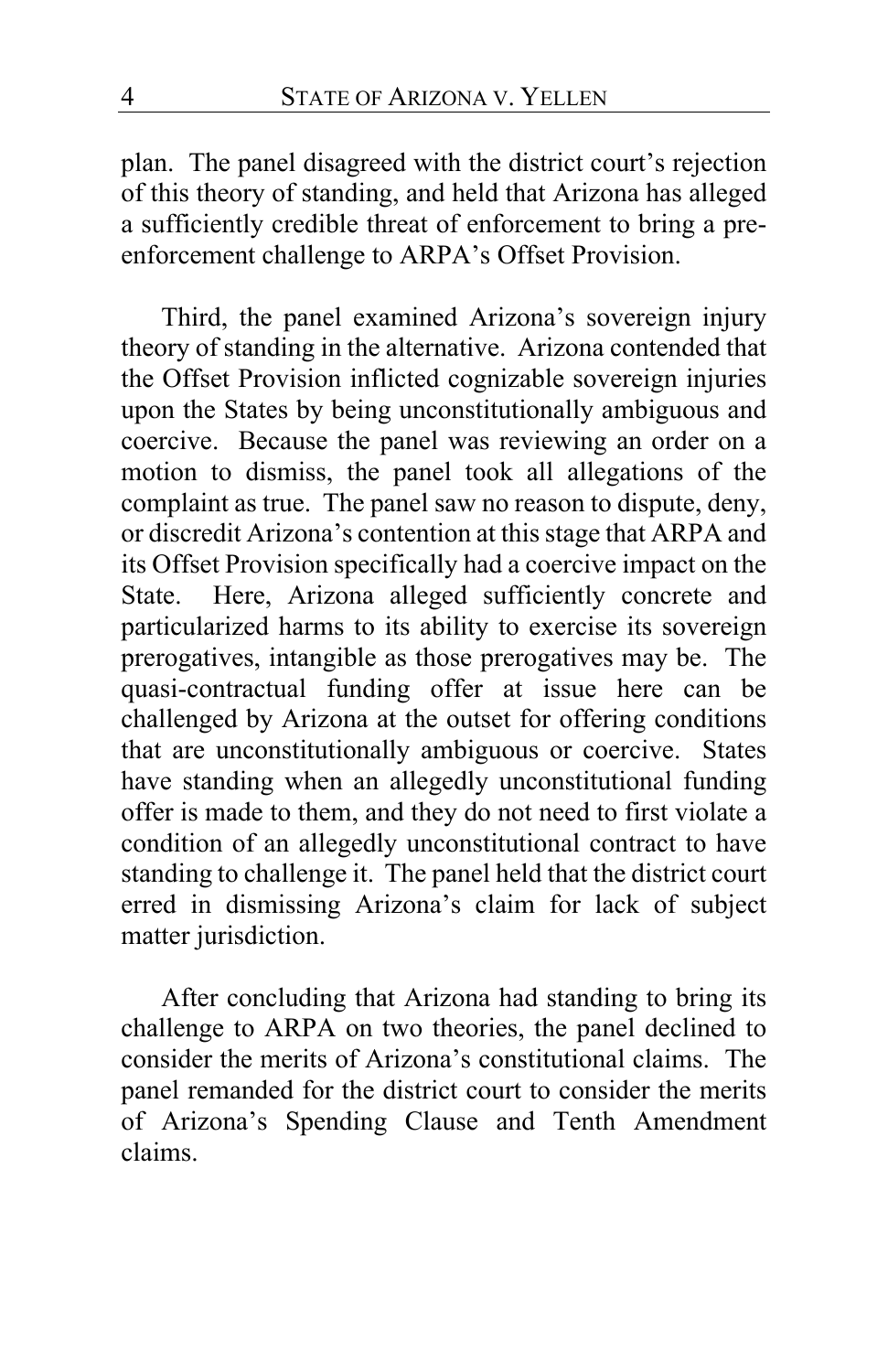Concurring, Judge R. Nelson agreed that Arizona had standing to challenge the Offset Provision on its theory of sovereign injury and concurred in Section II of the majority's opinion. He disagreed with the majority's conclusion that Arizona alleged "an intention to engage in a course of conduct arguably affected with a constitutional interest, but proscribed by a statute." *See Susan B. Anthony List*, 573 U.S. at 159. Arizona never alleged that it had taken action proscribed by the Offset Provision, and this lack of such an allegation doomed Arizona's argument for standing on this basis.

## **COUNSEL**

Drew C. Ensign (argued), Deputy Solicitor General; Wilson C. Freeman, Senior Litigation Counsel; Robert J. Makar, Assistant Attorney General; Joseph A. Kanefield, Chief Deputy & Chief of Staff; Brunn ("Beau") W. Roysden III, Solicitor General; Mark Brnovich, Attorney General; Office of the Attorney General, Phoenix, Arizona; for Plaintiff-Appellant.

Daniel Winik (argued), Mark B. Stern, and Alisa B. Klein, Appellate Staff; Brian M. Boynton, Acting Assistant Attorney General; Civil Division, United States Department of Justice, Washington, D.C.; for Defendants-Appellees.

Jacob Huebert, Scharf-Norton Center for Constitutional Litigation at the Goldwater Institute, Phoenix, Arizona, for Amicus Curiae Goldwater Institute.

Dave Yost, Attorney General; Benjamin M. Flowers, Solicitor General; Zachery P. Keller and Sylvia May Davis, Deputy Solicitors General; Office of the Attorney General,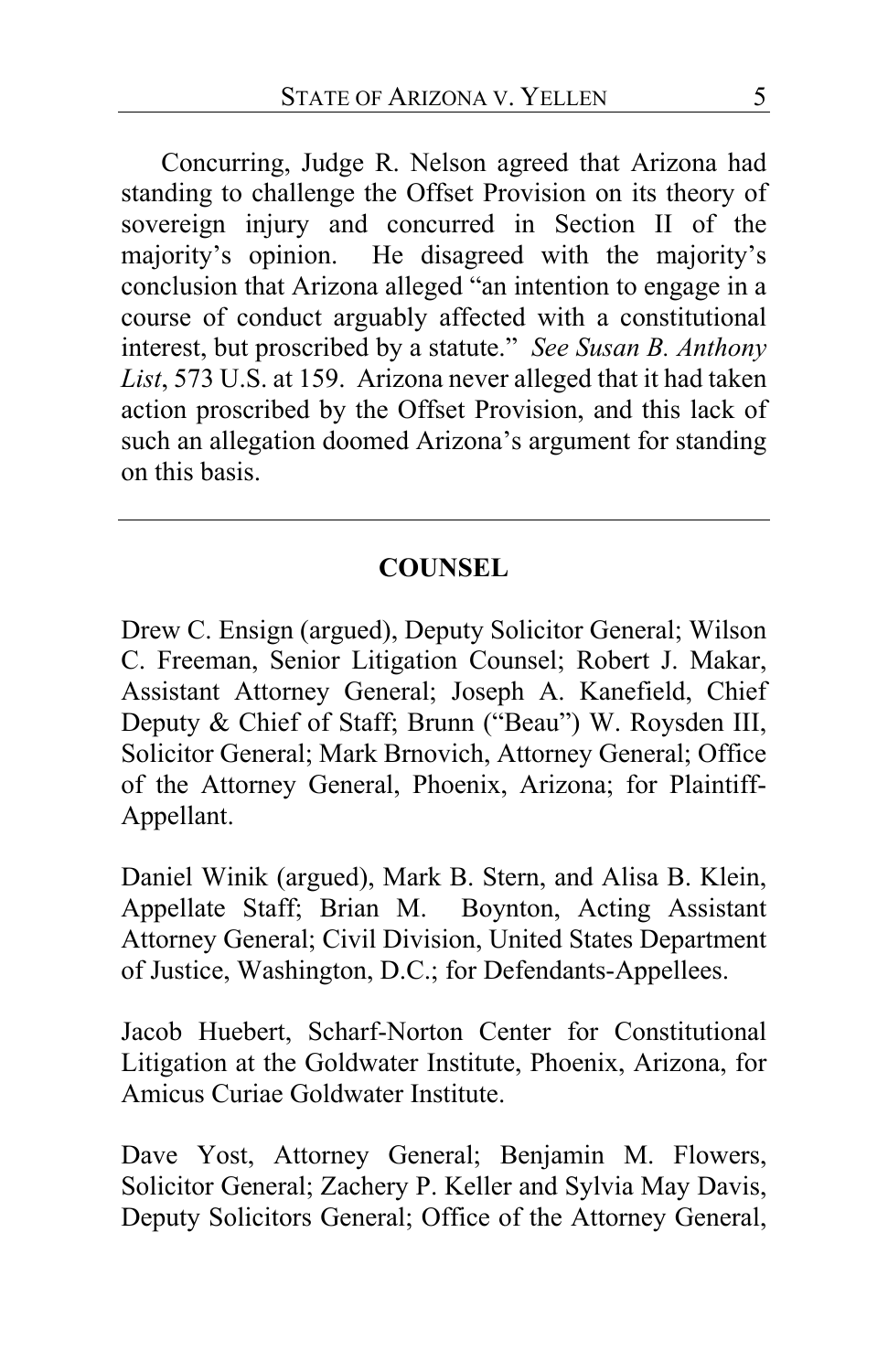Columbus, Ohio; Steve Marshall, Alabama Attorney General; Treg R. Taylor, Alaska Attorney General; Leslie Rutledge, Arkansas Attorney General; Ashley Moody, Florida Attorney General; Lawrence G. Wasden, Idaho, Attorney General; Tom Miller, Iowa Attorney General; Derek Schmidt, Kansas Attorney General; Daniel Cameron, Kentucky Attorney General; Jeff Landry, Louisiana Attorney General; Lynn Fitch, Mississippi Attorney General; Austin Knudsen, Montana Attorney General; Douglas J. Peterson, Nebraska Attorney General; John M. Formella, New Hampshire Attorney General; Wayne Stenehjem, North Dakota Attorney General; John M. O'Connor, Oklahoma Attorney General; Alan Wilson, South Carolina Attorney General; Jason Ravnsborg, South Dakota Attorney General; Herbert H. Slatery III, Attorney General and Reporter of Tennessee; Ken Paxton, Texas Attorney General; Sean D. Reyes, Utah Attorney General; Patrick Morrisey, West Virginia Attorney General; for Amici Curiae States of Ohio, Alabama, Alaska, Arkansas, Florida, Idaho, Iowa, Kansas, Kentucky, Louisiana, Mississippi, Montana, Nebraska, New Hampshire, North Dakota, Oklahoma, South Carolina, South Dakota, Tennessee, Texas, Utah, and West Virginia.

Paul D. Clement, Erin E. Murphy, Kasdin M. Mitchell, Laura E. Wolk, and Elizabeth Hedges, Kirkland & Ellis LLP, Washington, D.C.; Daryl Joseffer and Paul Lettow, U.S. Chamber Litigation Center, Washington, D.C.; Karen Harned and Rob Smith, NFIB Small Business Legal Center, Washington, D.C.; for Amici Curiae Chamber of Commerce of the United States of America, and National Federation of Independent Business Small Business Legal Center.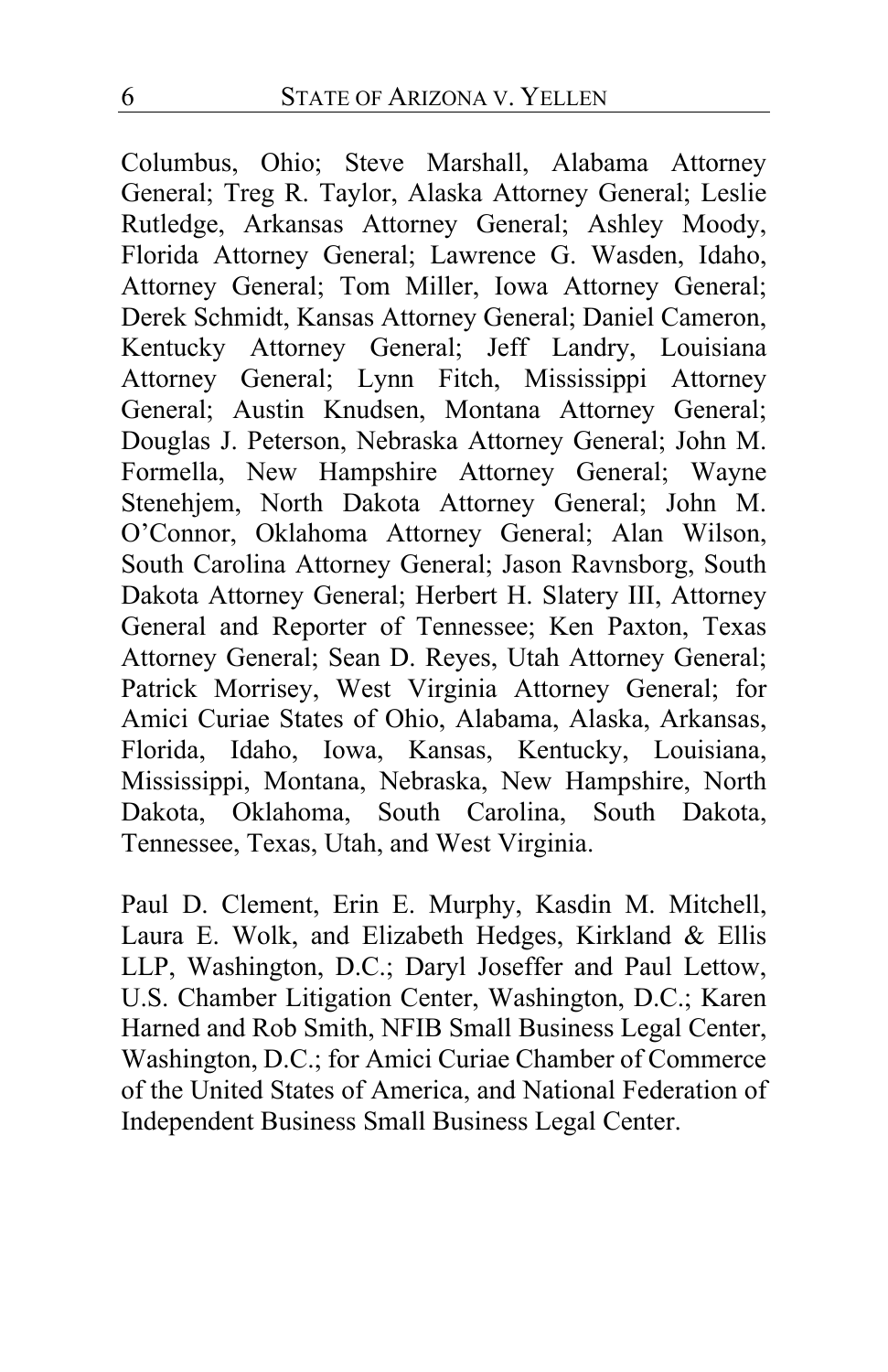Joseph D. Henchman, National Taxpayers Union Foundation, Washington, D.C., for Amicus Curiae National Taxpayers Union Foundation.

## **OPINION**

GOULD, Circuit Judge:

It is well established that Congress has the power pursuant to the Spending Clause to pass legislation authorizing federal grants to the States that come with strings attached. For the most part, cases challenging Spending Clause legislation come to us arising from a specific dispute between the federal government and the recipient of federal funds. Usually, the federal government will claim that the recipient violated a condition that Congress placed on the federal grant and demand repayment. The recipient, in turn, will claim that the condition on the funds violates the limits of the Spending Clause, as enumerated in *South Dakota v. Dole*, 483 U.S. 203 (1987)*.*

This appeal, however, requires us to decide whether a State has standing to challenge the constitutionality of Spending Clause legislation before a specific and concrete dispute arises between grantor and grantee. We hold that Arizona has standing to challenge the American Rescue Plan Act, 42 U.S.C. § 802(c)(2)(A), ("ARPA" or "the Act"), both because there is a realistic danger of ARPA's enforcement, and because there is a justiciable challenge to the sovereignty of the State, which alleges infringement on its authority to set tax policy and its interest in being free from coercion impacting its tax policy.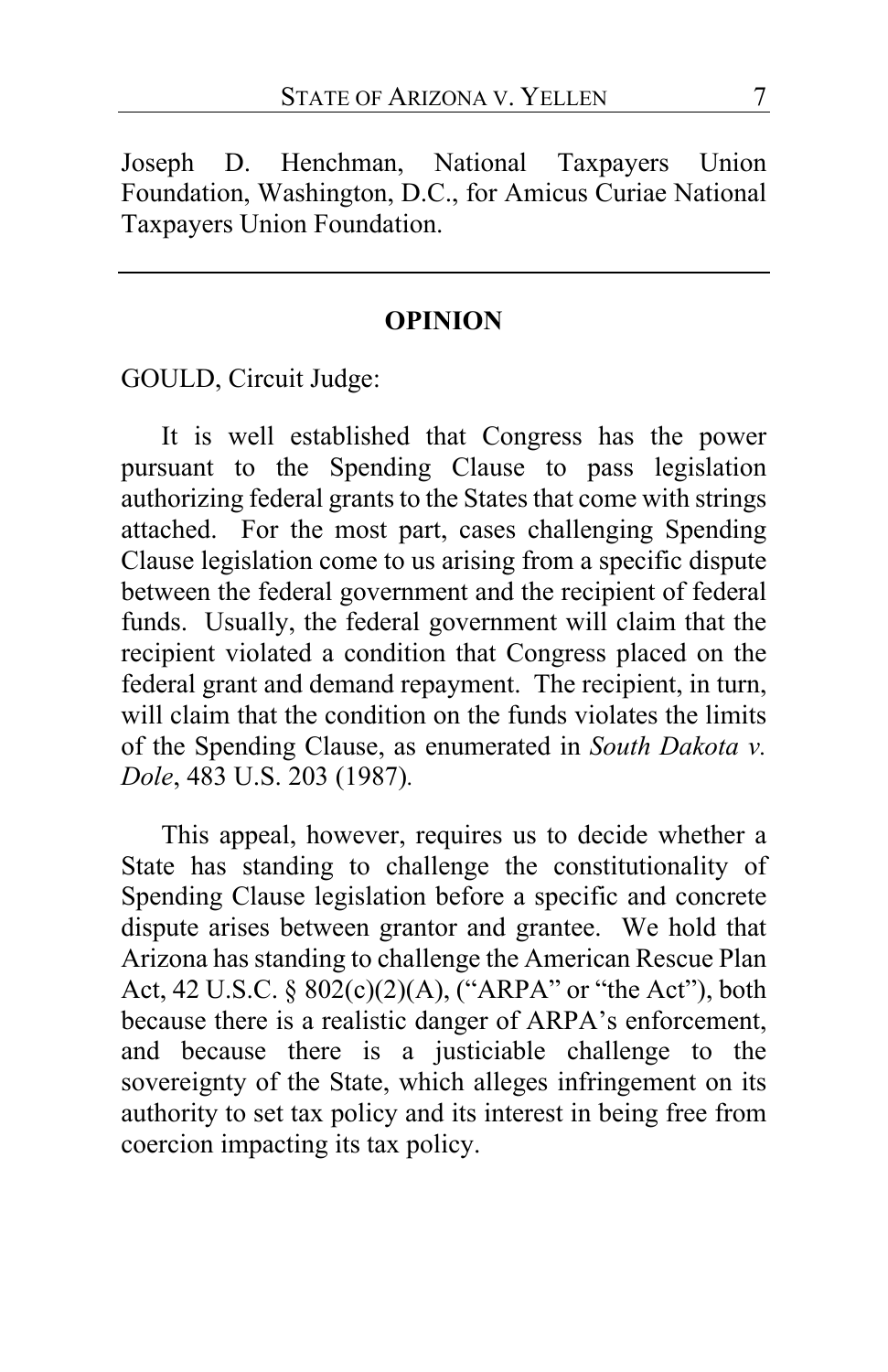#### **BACKGROUND**

Congress passed the American Rescue Plan Act, Pub. L. No. 117-2, 135 Stat. 4, in March 2021 to help state, local, and tribal governments mitigate the ongoing effects of the COVID-19 pandemic. ARPA provides nearly \$200 billion in new federal grants to States.  $42$  U.S.C.  $\S 802(b)(3)(A)$ . Arizona accepted ARPA funds and expects to receive \$4.7 billion in total aid from the Act, equivalent to about a third of Arizona's total budget for the 2022 fiscal year.

Like most federal funding, ARPA funds come with conditions attached. The Act delineates permissible uses for its funds:

- (A)to respond to the public health emergency with respect to the Coronavirus Disease 2019 (COVID-19) or its negative economic impacts, including assistance to households, small businesses, and nonprofits, or aid to impacted industries such as tourism, travel, and hospitality;
- (B) to respond to workers performing essential work during the COVID-19 public health emergency by providing premium pay to eligible workers . . . or by providing grants to eligible employers that have eligible workers who perform essential work;
- (C) for the provision of government services to the extent of the reduction in revenue of such State, territory, or Tribal government due to the COVID-19 public health emergency . . . ; or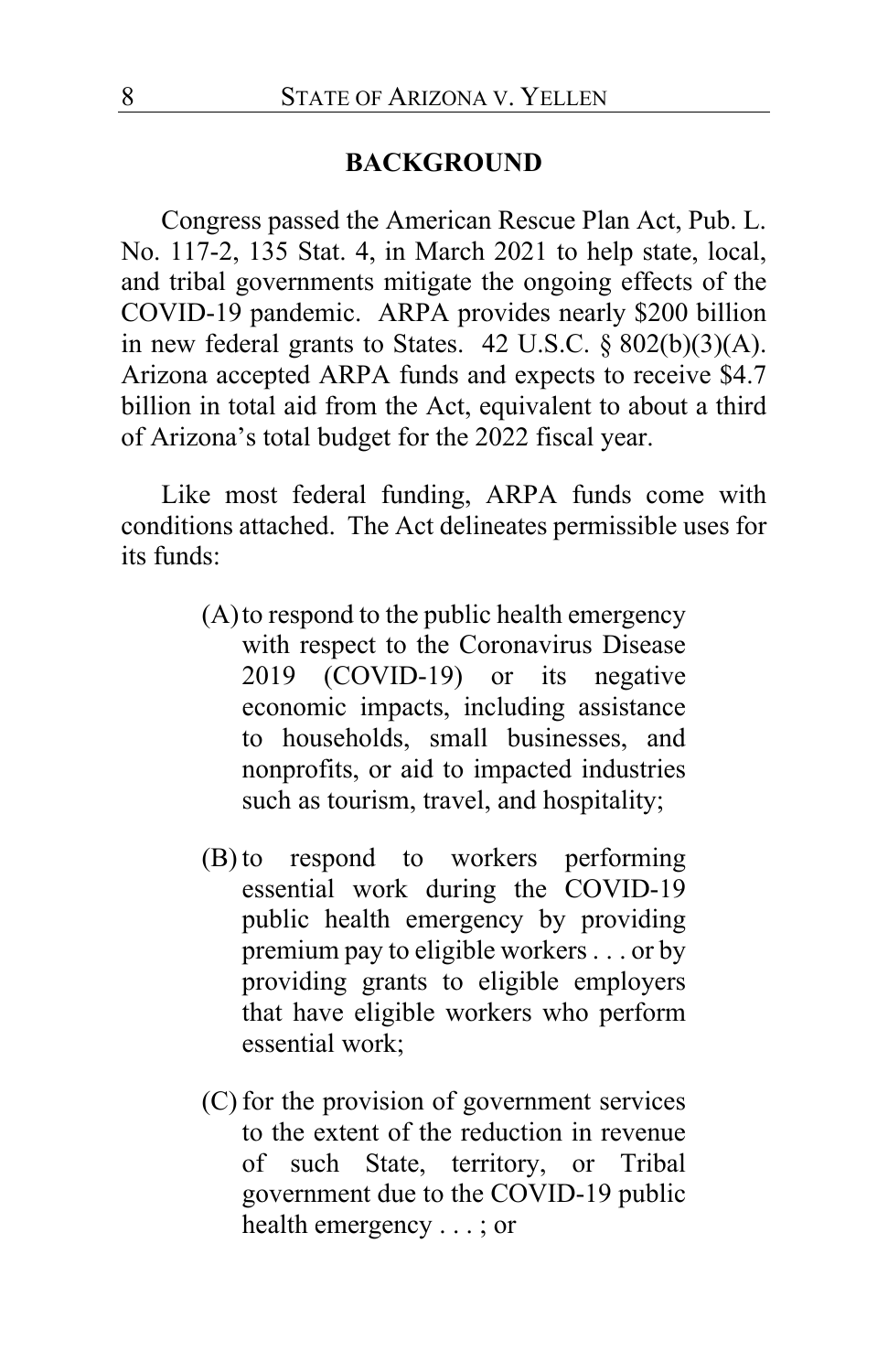(D)to make necessary investments in water, sewer, or broadband infrastructure.

*Id.* § 802(c)(1). In addition to specifying permissible uses for the funds, ARPA also stipulates impermissible uses. First, no State or territory may use ARPA funds "for deposit into any pension fund." *Id.* § 802(c)(2)(B). Second, the statute contains a provision—challenged in this appeal prohibiting a State from using ARPA funds to subsidize a tax cut or otherwise offset a reduction in state net tax revenue. More specifically, this condition (hereinafter the "Offset Provision") provides:

> A State or territory shall not use the funds provided under this section or transferred pursuant to section  $803(c)(4)$  of this title to either directly or indirectly offset a reduction in the net tax revenue of such State or territory resulting from a change in law, regulation, or administrative interpretation during the covered period that reduces any tax (by providing for a reduction in a rate, a rebate, a deduction, a credit, or otherwise) or delays the imposition of any tax or tax increase.

*Id.* § 802(c)(2)(A). If a State wants to accept federal money under ARPA, it must certify to the Treasury Department that it will use the funds "in compliance with" these conditions. *Id.* § 802(d)(1). ARPA provides that if a State violates the Offset Provision, it must repay the Treasury the lesser value of the amount of funds used in violation of the condition or the total amount of funds received under the Act. *Id.*  § 802(e). ARPA also authorizes the Secretary of the Treasury to "issue such regulations as may be necessary or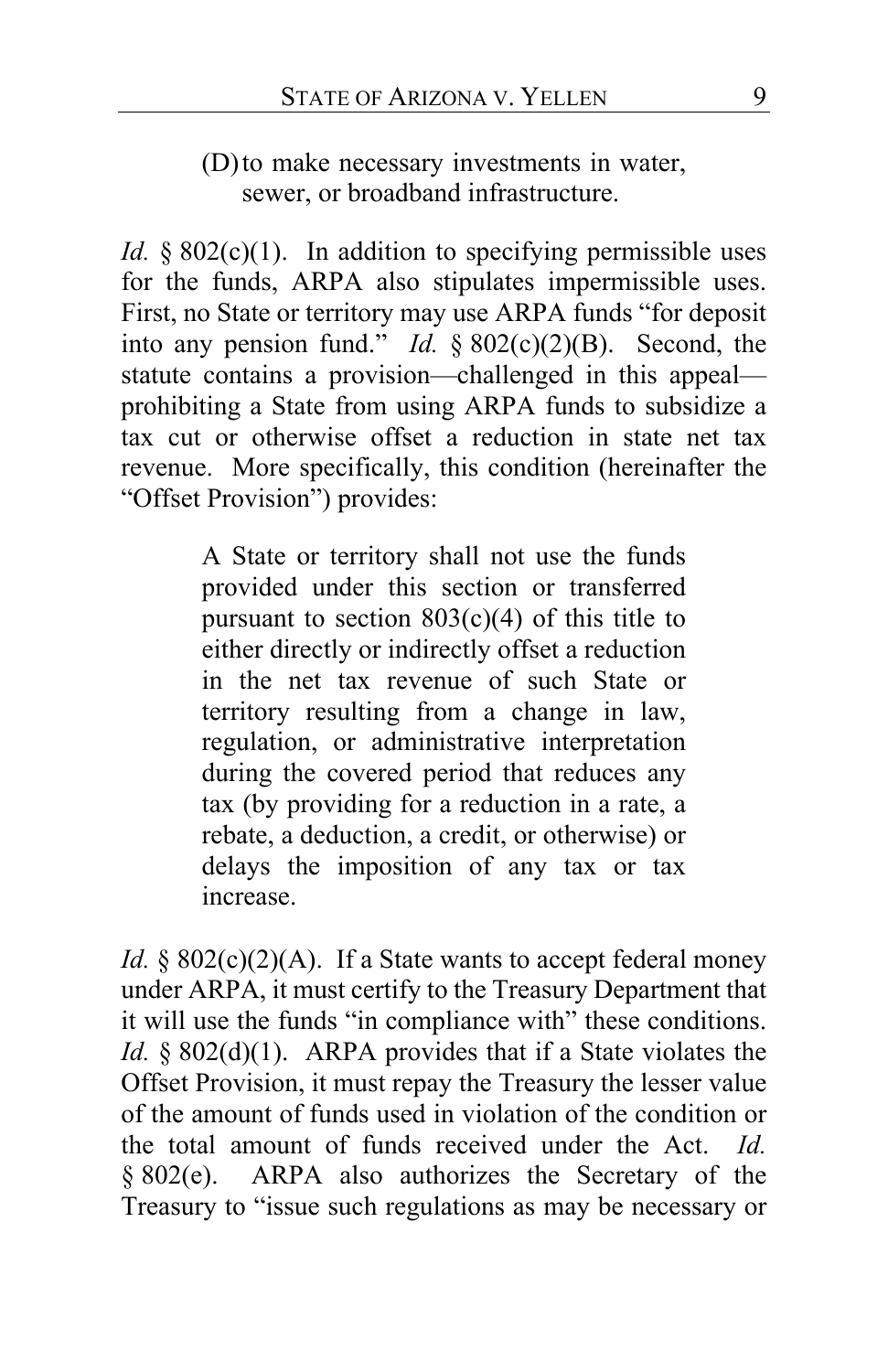appropriate to carry out this section." *Id.* § 802(f). It is this Offset Provision which is the subject of the State's challenge.

The Treasury Department issued an Interim Final Rule ("IFR") in May 2021 explaining how it would implement ARPA and its conditions, including the Offset Provision. *See Coronavirus State and Local Fiscal Recovery Funds*, 86 Fed. Reg. 26,786 (May 17, 2021) (codified at 31 C.F.R. § 35.1 et seq.). Specifically, the IFR provides that a State will

> be considered to have used [ARPA funds] to offset a reduction in net tax revenue resulting from changes in law, regulation, or interpretation if, and to the extent that, the recipient government could not identify sufficient funds from sources other than the [ARPA funds] to offset the reduction in net tax revenue.

86 Fed. Reg. at 26,807. Recognizing that "money is fungible," the IFR states that even if ARPA funds "are not explicitly or directly used to cover the costs of changes that reduce net tax revenue, those funds may be used in a manner inconsistent with the statute by indirectly being used to substitute for" state funds that would "otherwise have been needed to cover" the reduction. *Id.* at 26,807.

To identify direct or indirect offsets, the IFR provides state governments with a four-step framework. First, using the State's "existing approach for measuring the effects of fiscal policies," a State must "identify and value" any actions that it predicts will reduce tax revenue in a given reporting year. *Id.* at 26,809. Second, the State must "calculate the total value of all covered changes" to determine if there was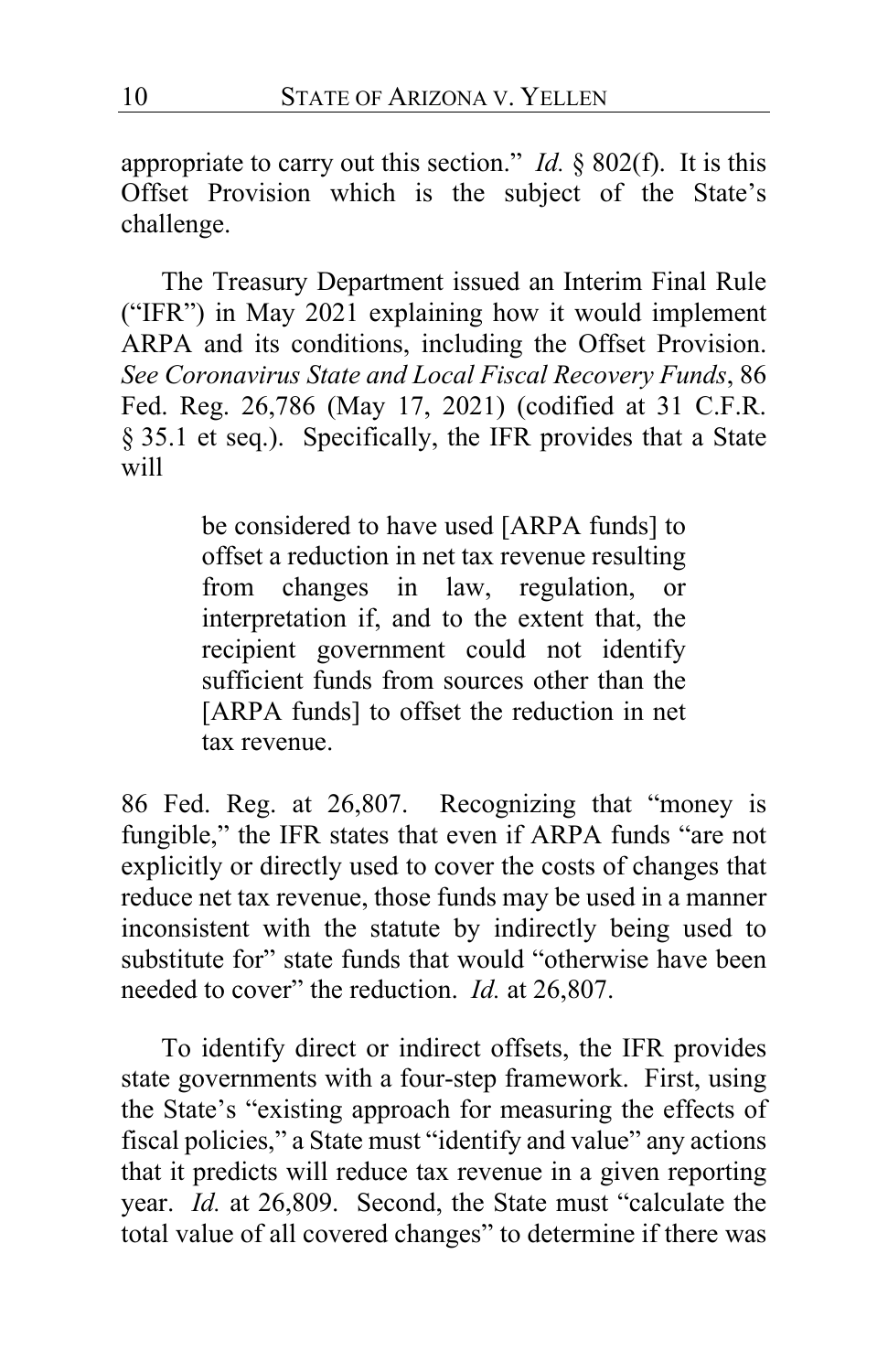a reduction in net tax revenue. *Id.* If the reduction is below a *de minimis* level—1 percent of the reporting year's baseline—the Offset Provision is not implicated. *Id.* Third, if a State's annual tax revenue exceeds the amount received for fiscal year ending in 2019 adjusted for inflation, it is in a "safe harbor" and does not violate the Offset Provision. *Id.* If, however, there has been more than a *de minimis* reduction in net tax revenue from a change in state law, the fourth step is for the State to "identify any sources of funds" that have been used to offset the reduction. *Id.* at 26,809. Macroeconomic growth, increases in revenue, and spending cuts in areas where the State has not spent ARPA funds can all be used to offset reductions in net tax revenue without violating the Offset Provision. *See id.* at 26,809. A State would be required only to repay any amount of federal funds from ARPA that was used to offset a reduction. *Id.* The IFR also outlines a detailed "Recoupment Process" that allows states to submit a request for reconsideration if the Treasury Department determines they violated the Offset Provision. *Id.* at 26,811–12.

## **PROCEDURAL HISTORY**

Arizona sued the federal defendants in March 2021, soon after President Biden signed the Act into law, alleging that ARPA violates the Spending Clause and the Tenth Amendment. Specifically, Arizona alleges that ARPA's Offset Provision is unconstitutionally ambiguous under the Spending Clause because the statute does not specify what it means to "indirectly offset a reduction in the [State's] net tax revenue." Arizona contends that the Offset Provision could be broadly interpreted as a "blanket prohibition forbidding States from cutting taxes in any manner whatsoever." Second, the State contends that ARPA violates the Spending Clause by being unduly coercive and unconstitutionally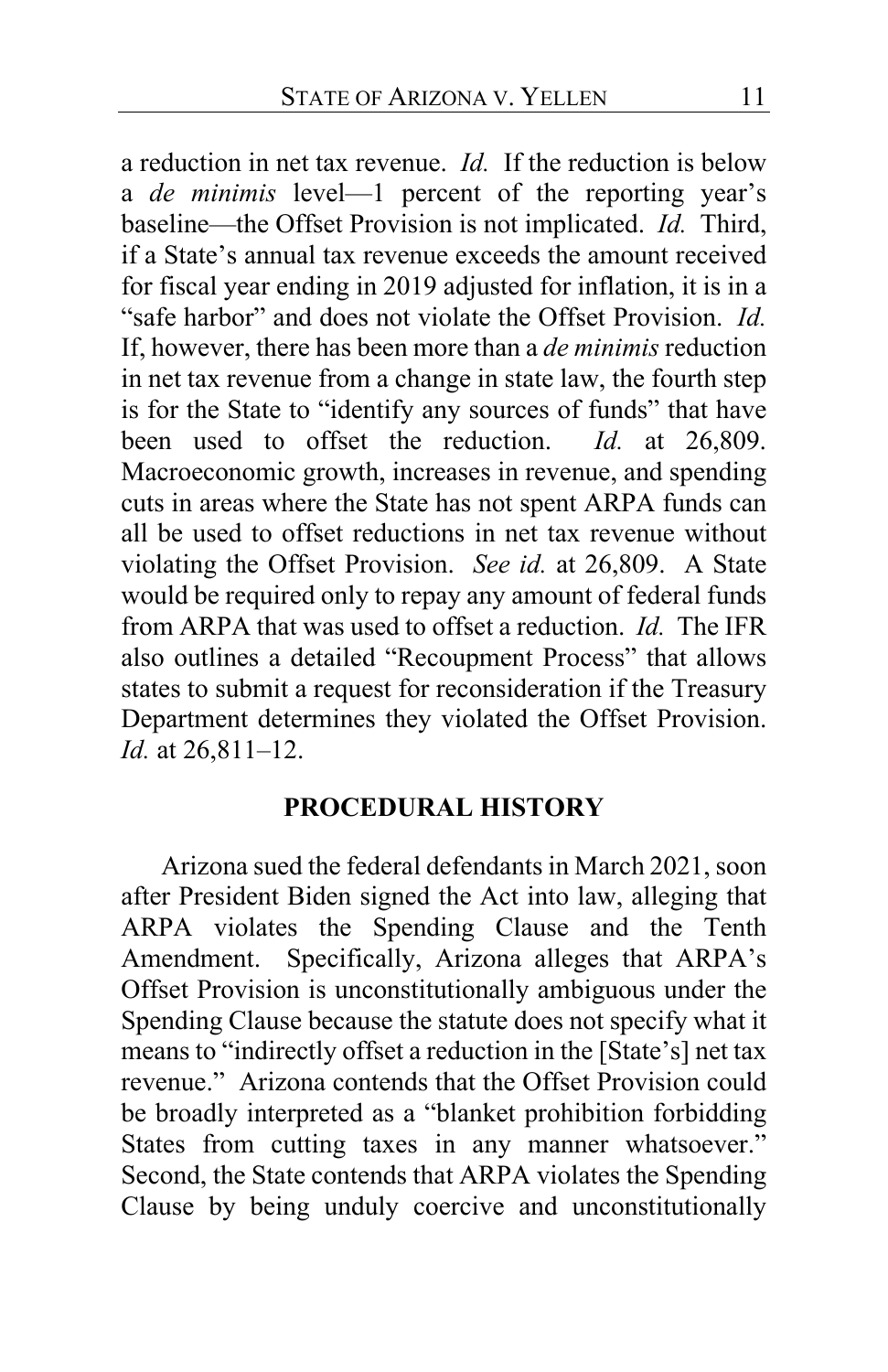commandeering its sovereign power to set its own tax policy in violation of the Tenth Amendment. In essence, Arizona contends that it was coerced into accepting the Offset Provision because of the size of the funds offered under ARPA and the fraught financial situation brought on by the pandemic.

Arizona sought a preliminary injunction enjoining the federal defendants from recouping funds or otherwise enforcing the Offset Provision, as well as declaratory relief that the Offset Provision violates the Constitution. The district court dismissed the case for lack of subject matter jurisdiction, finding that Arizona did not demonstrate a cognizable injury in fact to establish standing.

The district court rejected all five of Arizona's arguments for standing. First, Arizona argued that it was injured by the Offset Provision's ambiguity, which prevented it from understanding the limits placed on the federal funds. Reasoning that Congress met its duty under the Spending Clause by making the condition "explicitly obvious," the district court rejected this theory. Second, Arizona argued that the Offset Provision's ambiguity put Arizona policymakers in an unsettling position of uncertainty because they do not know how to avoid violating ARPA's conditions. The district court found this argument unpersuasive because Arizona policymakers passed a \$1.9 billion tax cut, and Arizona did not offer evidence that their decision was at all affected by ARPA's conditions. Third, Arizona claimed it was injured by the compliance costs imposed by the Treasury Department's IFR. The district court rejected this theory because in ARPA, Congress vested the Secretary with the authority to order States to produce information, and the district court found these compliance costs to be "part and parcel" of ARPA. Fourth, Arizona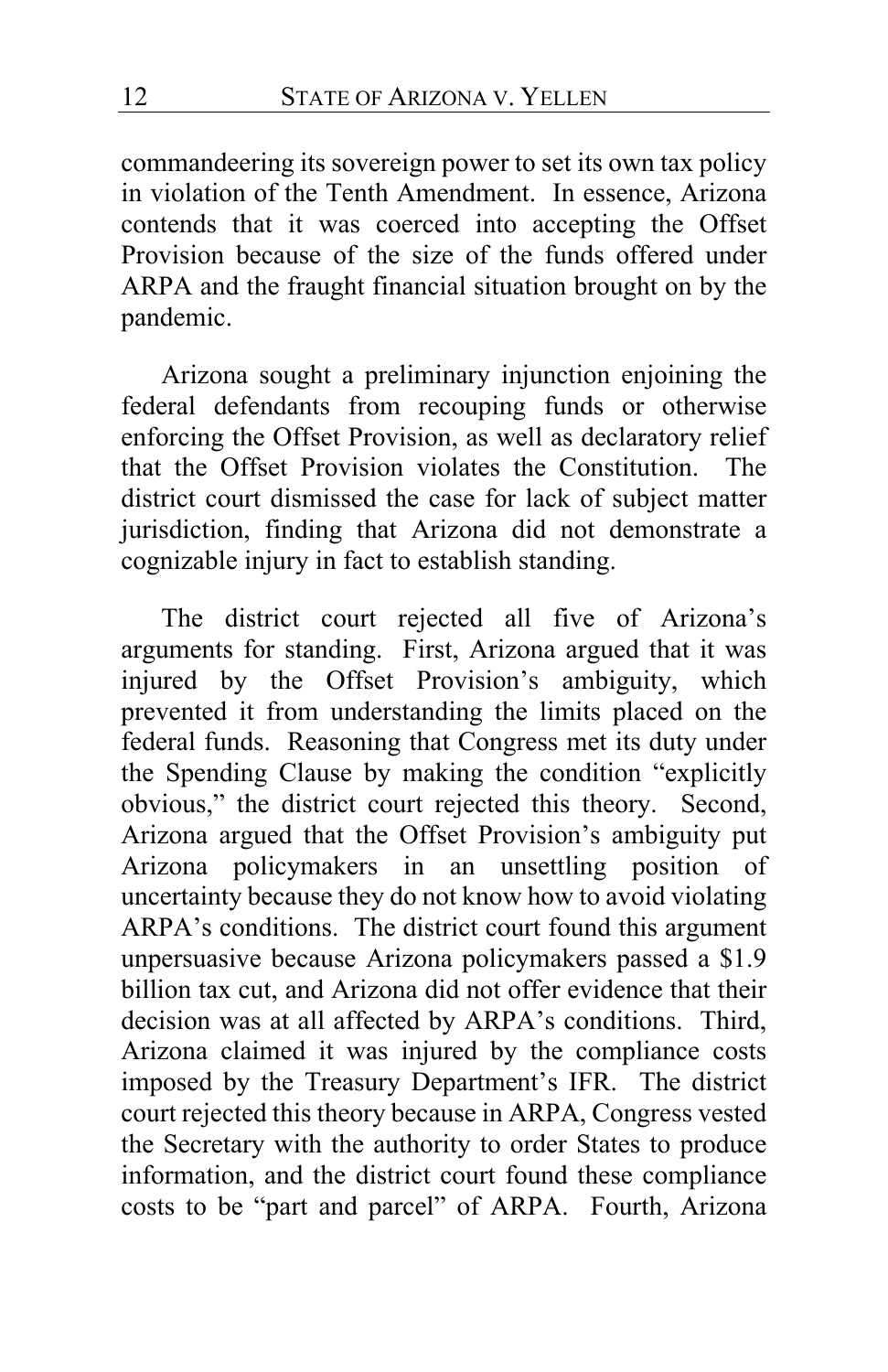relied upon caselaw that recognizes standing for preenforcement challenges where there is a realistic danger of enforcement, arguing that here there is a realistic threat that the Offset Provision will be enforced. The district court disagreed, concluding that Arizona did not demonstrate a substantial likelihood that the condition would actually be enforced against it in the way Arizona fears. Finally, Arizona argued that it suffered an injury by being coerced into accepting the allegedly unconstitutional condition because of ARPA's size and the pandemic-driven need for the ARPA funds. The district court rejected this final theory for standing, reasoning that Arizona would not lose any existing federal funding if it violated the Offset Provision and that Arizona did not allege facts showing it has undergone financial strain.

Arizona's suit is one of six nearly identical challenges to ARPA brought by various states, and in those cases the district courts have reached different conclusions on standing. *Compare Ohio v. Yellen*, 539 F. Supp. 3d 802, 813–17 (S.D. Ohio 2021), *West Virginia v. U.S. Dep't of Treasury*, 2021 WL 2952863, at \*6–7 (N.D. Ala. July 14, 2021), *Kentucky v. Yellen*, 2021 WL 4394249, at \*3 (E.D. Ky. Sept. 24, 2021), *with Arizona v. Yellen*, 2021 WL 3089103, at \*2–5 (D. Ariz. July 22, 2021), *Missouri v. Yellen*, 538 F. Supp. 3d 906, 912–13 (E.D. Mo. 2021).

Because Article III empowers this Court only to adjudicate "live cases or controversies," we will not wade into disputes that would require us to "issue advisory opinions" or "declare rights in hypothetical cases." *Clark v. City of Seattle*, 899 F.3d 802, 808 (9th Cir. 2018) (quotation marks omitted). Only the injury-in-fact requirement for standing is contested in this case. An injury in fact is "an invasion of a legally protected interest" that is "concrete and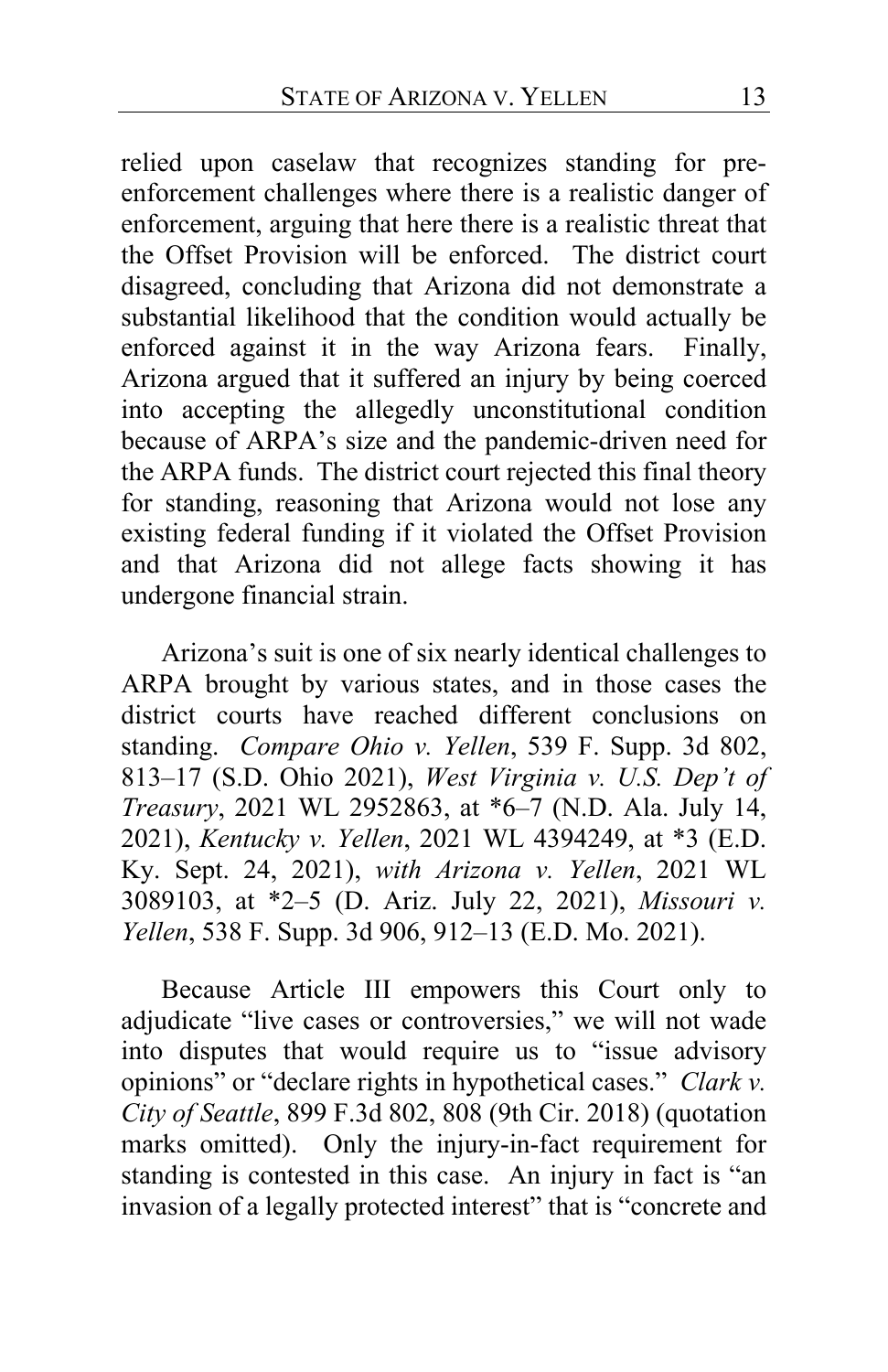particularized," and "actual or imminent, not conjectural or hypothetical." *Lujan v. Defenders of Wildlife*, 504 U.S. 555, 560 (1992) (quotation marks omitted). A "concrete" injury is one that "actually exist[s]," meaning that it is "real, and not abstract." *Spokeo, Inc. v. Robins*, 578 U.S. 330, 340 (2016) (quotation marks omitted).

Arizona's arguments for standing fall under three primary theories. First, Arizona contends that it has standing because of the compliance costs imposed by the Treasury Department's IFR. Second, Arizona relies upon caselaw permitting pre-enforcement challenges to statutes to support its argument that the future injury Arizona will suffer, if the Offset Provision is enforced against it, is sufficient to confer standing. Third, Arizona contends that the Offset Provision inflicts cognizable sovereign injuries upon the States by being unconstitutionally ambiguous and coercive. We consider each theory in turn, giving *de novo* review to issues of standing. *Cal. Trucking Ass'n v. Bonta*, 996 F.3d 644, 652 (9th Cir. 2021).

## **DISCUSSION**

We first address Arizona's compliance cost theory, which contends that the reporting requirements in the Treasury's IFR establish an injury in fact by imposing a regulatory burden on the States. This theory fails for the simple reason that standing is measured at the time of the complaint. *Lujan*, 504 U.S. at 569 n.4. When the complaint was filed, there was not a required compliance scheme. The compliance costs Arizona complains of come from the IFR, which was promulgated after Arizona filed its complaint. We agree with the district court that Arizona's compliance cost theory should be rejected.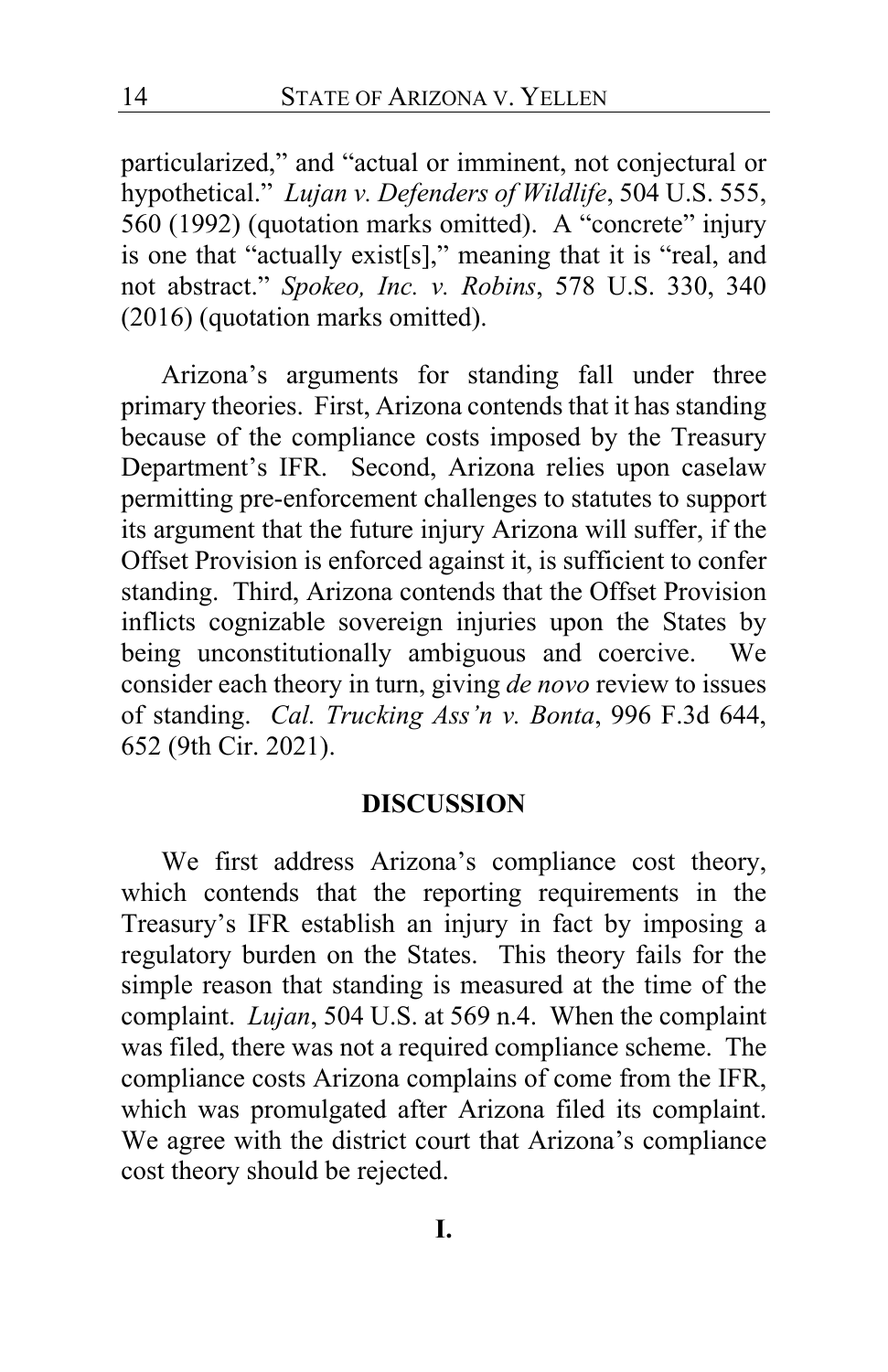We next consider whether there is a "realistic danger of enforcement" giving rise to a cognizable injury for standing. Because Arizona accepted ARPA funds and then passed a tax cut, Arizona believes that there is a realistic danger that it will be required to return some of the ARPA funds it has accepted, which would amount to a concrete injury in fact. The district court rejected this theory, concluding that Arizona did not demonstrate a substantial likelihood that the condition would actually be enforced against it. Important to the district court's analysis was that Arizona had not claimed to have "directly or indirectly" used ARPA funds to offset its tax cut, nor had Arizona claimed the tax cut it passed would result in a net tax revenue reduction triggering the Offset Provision. We have previously held a "likely 'loss of funds promised under federal law'" satisfied Article III standing. *City and Cnty. of San Francisco v. Trump*, 897 F.3d 1225, 1236 (9th Cir. 2018) (quoting *Organized Vill. of Kake v. U.S. Dep't of Agric.*, 795 F.3d 956, 965 (9th Cir. 2015)). We must here decide whether the potential future recoupment of federal funds under ARPA is similarly sufficient in this case to confer standing.

Three factors must exist for a plaintiff to have standing to bring a pre-enforcement challenge to a law, as explained by the Supreme Court in *Susan B. Anthony List v. Driehaus*, 573 U.S. 149, 159 (2014). The plaintiff must allege (1) an "intention to engage in a course of conduct arguably affected with a constitutional interest," (2) "but proscribed by a statute," and (3) there must be "a credible threat of prosecution" under the statute. *Id.* (quoting *Babbitt v. Farm Workers*, 442 U.S. 289, 298 (1979)).

The first *Driehaus* factor requires an intent to do an act<br>
"arguably affected" by a constitutional interest. by a constitutional interest. Determining whether Arizona meets this factor to a degree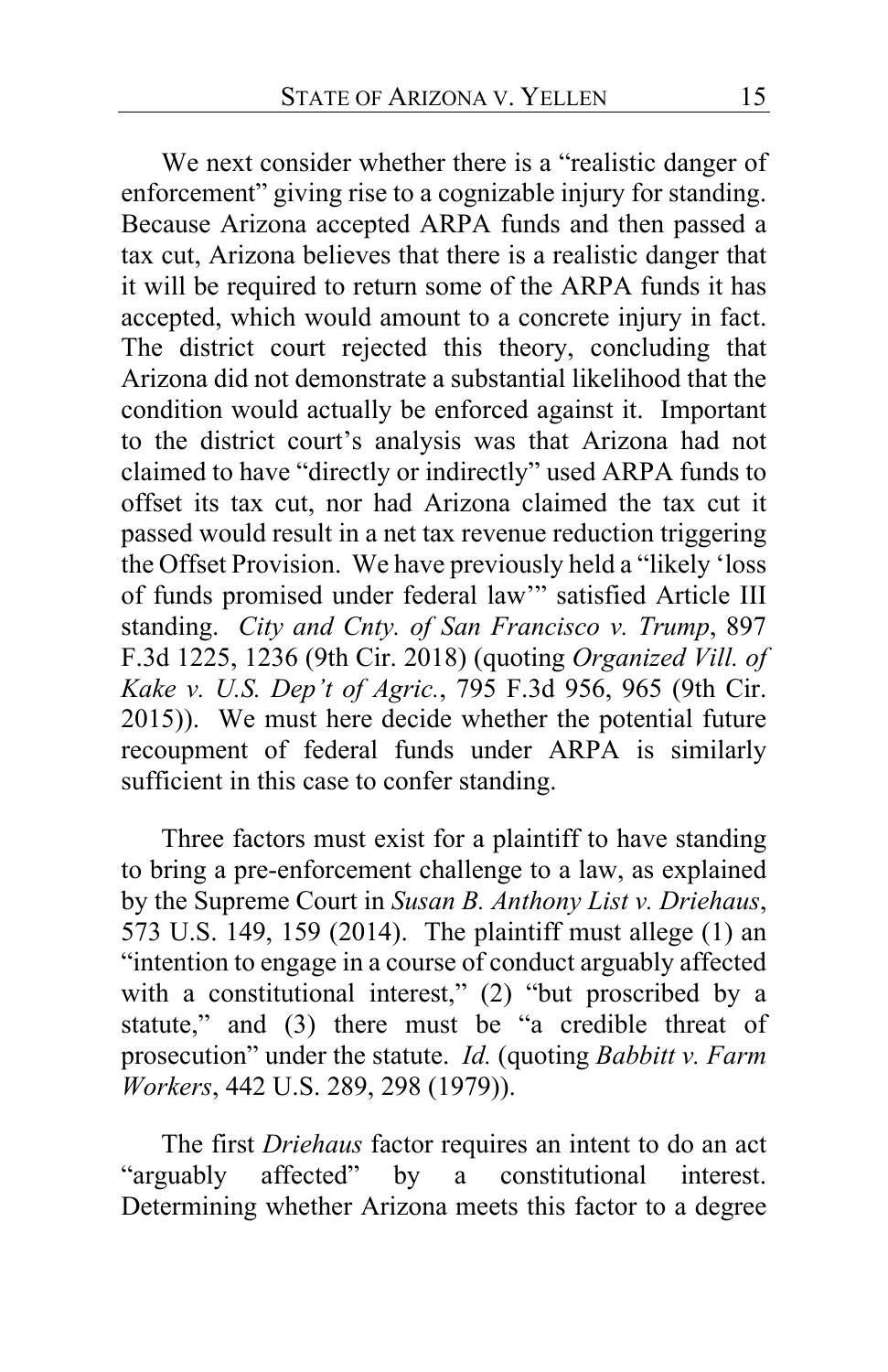resembles an invitation to reach the merits of Arizona's constitutional claims. But the Supreme Court has cautioned that standing "in no way depends on the merits" and has instructed us to take as true all material allegations in the complaint and construe the complaint in favor of the plaintiff. *Warth v. Seldin*, 422 U.S. 490, 500 (1975). Viewing the Offset Provision through Arizona's eyes, we must accept—for standing purposes—its allegations that the condition is unconstitutionally ambiguous and coercive. We conclude that the first *Driehaus* factor is met.

In evaluating the second *Driehaus* factor, we must determine whether Arizona's intended future conduct is proscribed by ARPA. To do so, we first examine what conduct is proscribed by the Offset Provision to evaluate whether Arizona's desired course of conduct falls under the provision's sweep. The Offset Provision is triggered by specific events. A State must first accept funds under ARPA and certify that it will meet ARPA's conditions. Then, it must make a change to state law that results in a "reduction in net tax revenue."  $42 \text{ U.S.C } 802(c)(2)(\text{A})$ . Finally, to violate the Offset Provision, the State must then use federal ARPA funds to "directly or indirectly" offset the reduction in net tax revenue. *Id.* All these steps must be taken to trigger and violate the Offset Provision.

Here, Arizona has accepted ARPA funds, certified that it will meet ARPA's conditions, and passed a \$1.9 billion tax cut. The district court rejected Arizona's theory of standing under *Driehaus* because Arizona had not claimed that its tax cut will result in a reduction in its "net tax revenue," nor claimed to have "directly or indirectly" used ARPA funds to offset the tax cut. On this point we diverge with the district court because its reasoning approximates requiring Arizona to admit to violating a law in order to have standing to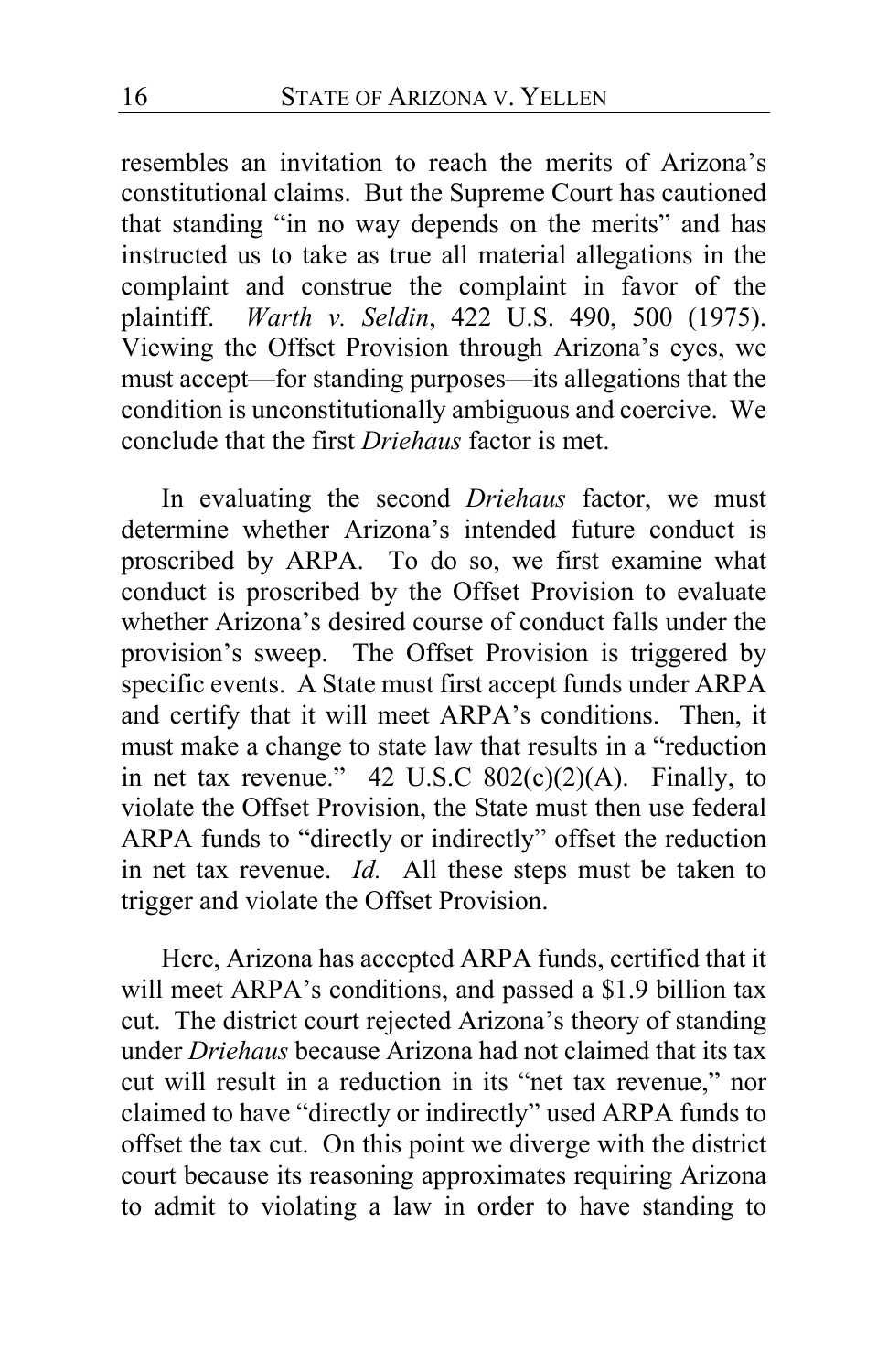challenge it, a prerequisite the Supreme Court has repeatedly rejected. *See Driehaus*, 573 U.S. at 163 (2014) ("Nothing in this Court's decisions requires a plaintiff who wishes to challenge the constitutionality of a law to confess that he will in fact violate that law."); *MedImmune, Inc. v. Genentech, Inc.*, 549 U.S. 118, 129 (2007); *Free Enter. Fund. v. Pub. Co. Acct. Oversight Bd.*, 561 U.S. 477, 490 (2010). Presumably, a \$1.9 billion tax cut will lead to a reduction in Arizona's net tax revenue; it is hard for us to imagine how a tax cut of this magnitude would not. This means that Arizona has taken all requisite steps to violate the Offset Provision short of using ARPA funds "directly or indirectly" to offset a net revenue reduction from its tax cut. Unlike the district court, we do not require Arizona to explicitly confess to intended future conduct that is violative of the law it seeks to challenge.

The concurrence suggests that Arizona "has alleged only an intention to pass a tax cut." But Arizona has done more than announce an intention to pass a tax cut; it has passed one. The only thing Arizona has not yet done is allege an intention to use ARPA funds "directly or indirectly" to offset the resulting net revenue reduction from its tax cut. Because doing so amounts to a confession that Arizona will, in fact, violate the law, and the Supreme Court has instructed that plaintiffs need not do that, we disagree with the concurrence on this point.

The third *Driehaus* factor, concerning whether there is a credible threat of enforcement, has dispositive weight in this case. We have developed a framework to evaluate whether a claimed threat of enforcement is genuine enough to confer standing. We consider (1) "whether the plaintiffs have articulated a 'concrete plan' to violate the law in question," (2) "whether the prosecuting authorities have communicated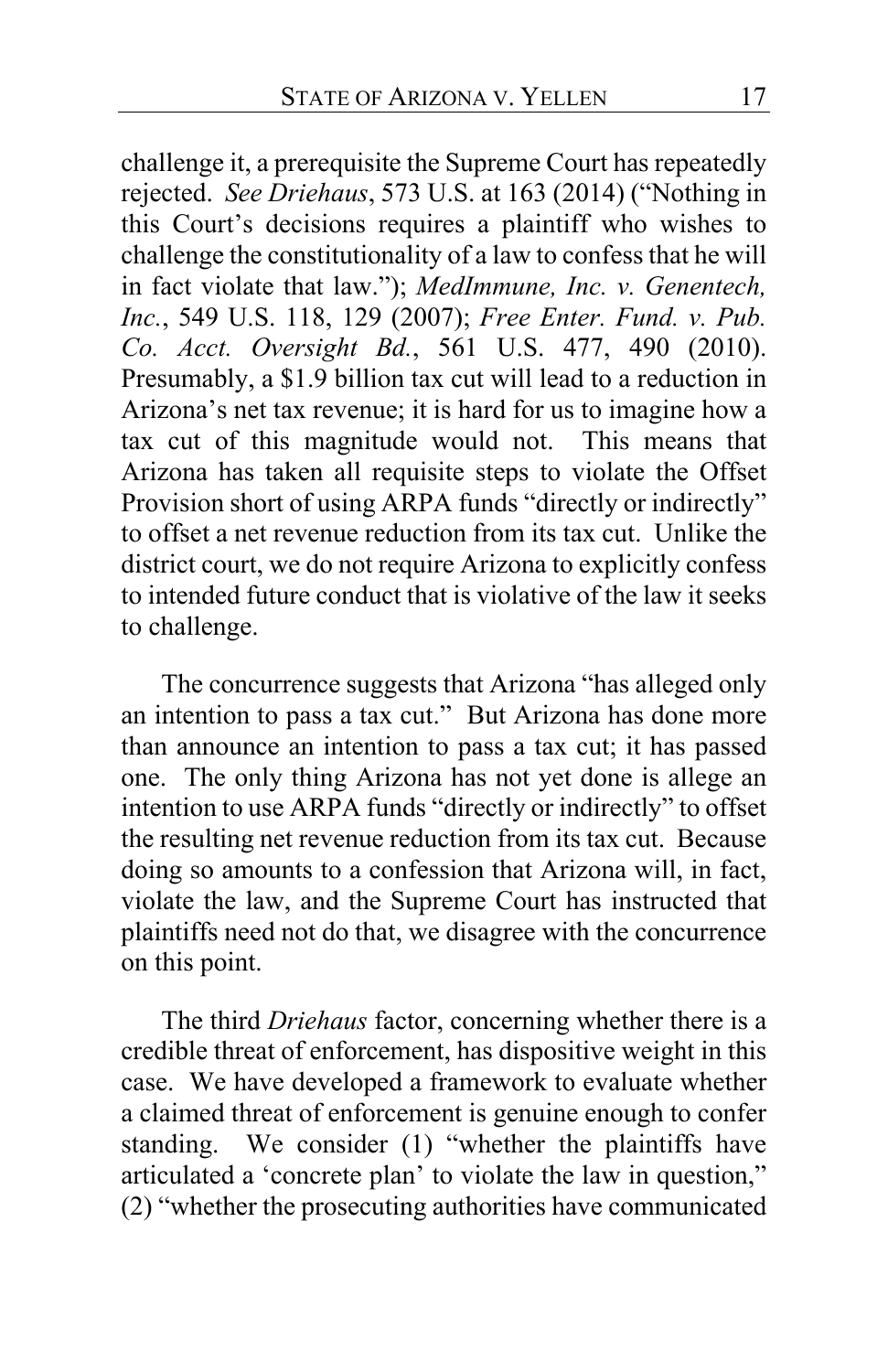a specific warning or threat to initiate proceedings," and (3) "the history of past prosecution or enforcement under the challenged statute." *Thomas v. Anchorage Equal Rts. Comm'n*, 220 F.3d 1134, 1139 (9th Cir. 2000) (citing *San Diego Cnty. Gun Rts. Comm. v. Reno*, 98 F.3d 1121, 1126– 27 (9th Cir. 1996)). Where the challenged statute is new, as here, the history of past enforcement carries little, if any weight. *Cal. Trucking*, 996 F.3d at 652.

A concrete plan need not be "cast in stone" but must be "more than a hypothetical intent to violate the law." *Thomas*, 220 F.3d at 1139. The \$1.9 billion tax cut Arizona passed is a sufficiently concrete plan in our view. As described above, we do not require Arizona to admit to violating the law or having a desire to do so.

That the federal government has not disavowed enforcement of the Offset Provision is evidence of an intent to enforce it. *Cal. Trucking*, 996 F.3d at 653. And in this case, there is affirmative conduct by the Treasury Department evincing an intent to enforce the Offset Provision. In response to an inquiry from a group of Attorneys General, the Secretary of the Treasury wrote a letter confirming that the Offset Provision will be enforced (although, the Secretary said, not in the way feared by the States). In *California Trucking*, we recognized a sufficient intent to enforce a law where a state had "sent letters to businesses notifying them" of its interpretation of a new requirement under state law.996 F.3d at 653. Like the letters in *California Trucking*, we view the Secretary's letter as showing an intent to enforce the Offset Provision, albeit in a cooperative fashion inviting "ongoing dialogue" between the Treasury and the States. In addition to the Secretary's letter, the Treasury's IFR outlines the detailed and specific process that will be used to recoup funds from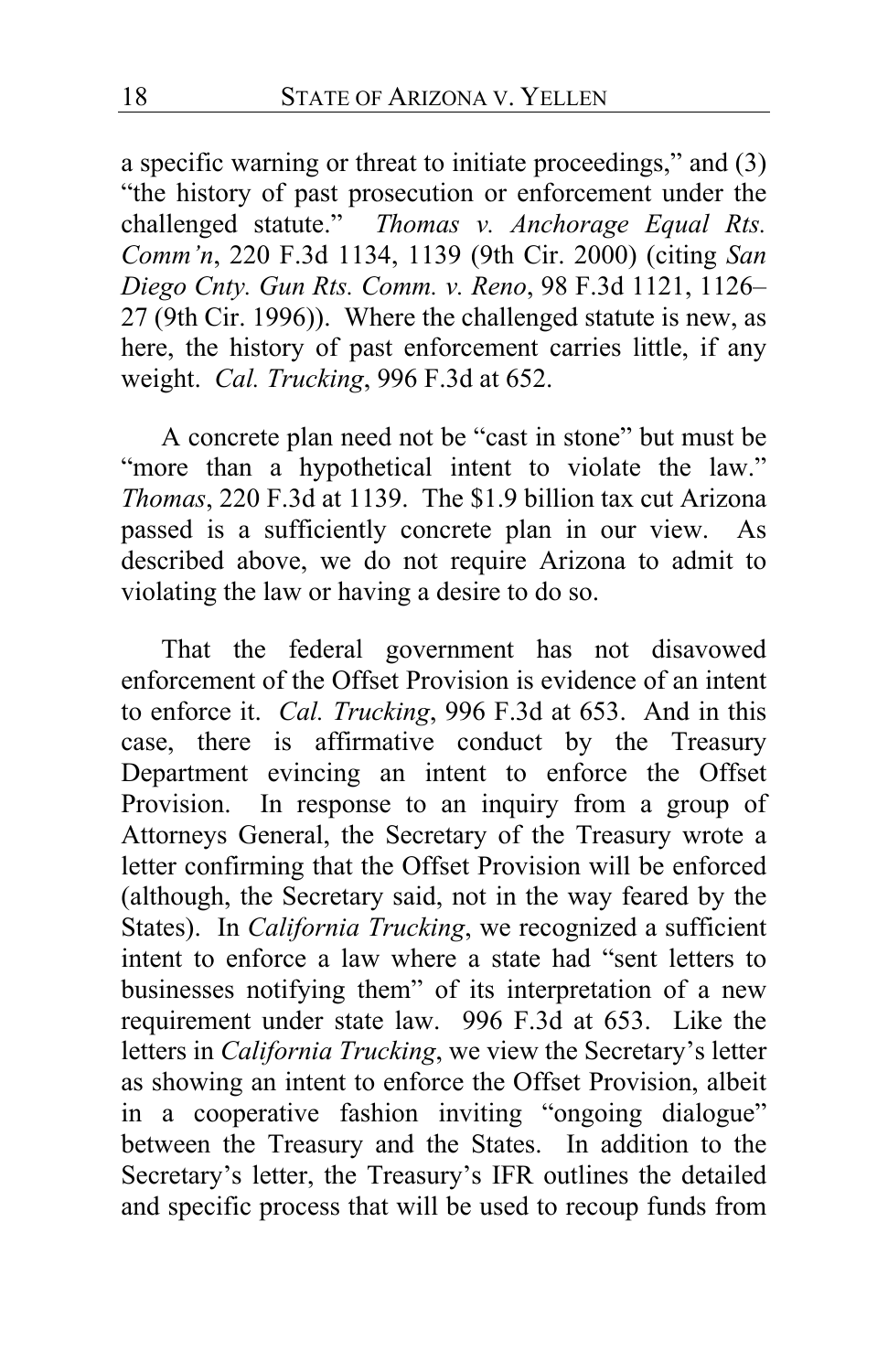States that violate the Offset Provision, giving more evidence of the government's intent to enforce the challenged provision. 31 C.F.R. § 35.10. The concurrence suggests that this factor is not met because the Treasury has disavowed enforcing the law in the way Arizona fears. But the Secretary's letter still affirms the Treasury's intent to enforce the Offset Provision against the States, even if it clarifies that nothing in ARPA "prevents States from enacting a broad variety of tax cuts." The Secretary's letter and the recoupment process outlined in the IFR show the federal government's intent to enforce the Offset Provision.

Arizona has done everything short of confessing a desire to use ARPA funds "directly or indirectly" to offset the tax cut it passed. We disagree with the district court's rejection of this theory of standing and hold that Arizona has alleged a sufficiently credible threat of enforcement to bring a preenforcement challenge to ARPA's Offset Provision. There is a realistic danger that Arizona, after accepting federal funds under ARPA and passing a billion dollar tax cut, will be forced to repay federal funds for directly or indirectly using those funds to offset its tax cut, in violation of the Offset Provision. This feared future injury is sufficiently realistic and credible to confer standing under *Driehaus* and our caselaw describing its three-factor test.

#### **II.**

We examine Arizona's sovereign injury theory of standing in the alternative. In our dual sovereign system, Arizona enjoys "special solicitude in our standing analysis." *Massachusetts v. EPA*, 549 U.S. 497, 520 (2007). This special standing has relevance here, where Arizona alleges that ARPA infringes upon its sovereign rights. Specifically, Arizona argues that the Offset Provision's ambiguity prevents Arizona from being able to exercise its choice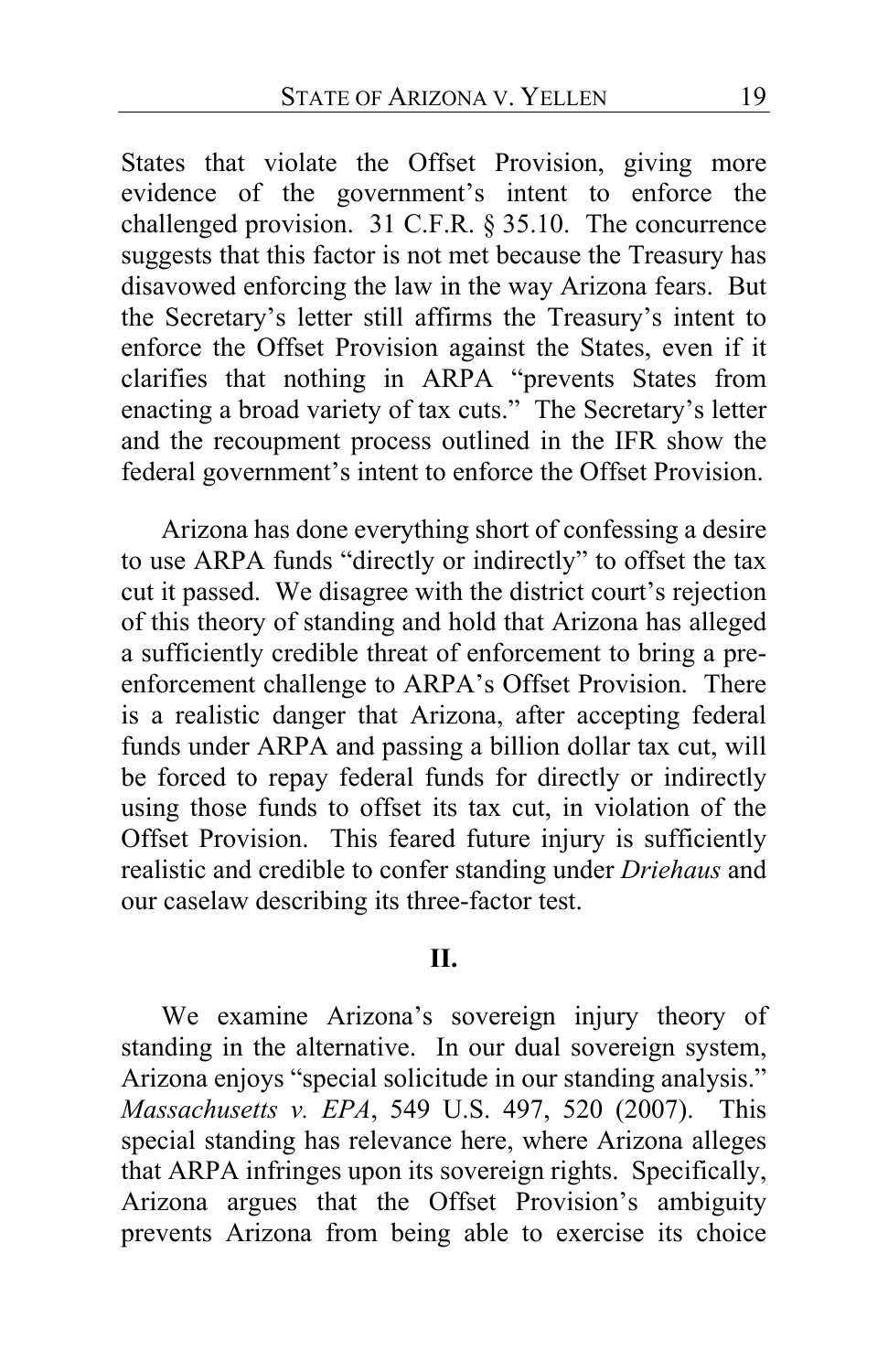voluntarily to accept ARPA funds and understand the consequences of agreeing to ARPA's conditions. Arizona also contends that by coercing the States into accepting the Offset Provision, ARPA threatens Arizona's sovereign prerogative to "tax its residents as it sees fit."

If we were reviewing these issues on a record replete with evidence submitted and a summary judgment ruling, and looking only for an issue of fact requiring trial, we might be somewhat skeptical of the degree to which Arizona is being coerced in derogation of its sovereign rights. But we do not review this today on appeal of a summary judgment ruling. We are reviewing only an order on a motion to dismiss which dismissed the complaint for lack of subject matter jurisdiction. As we have noted above, in this context we must take all allegations of the complaint as true. *See supra* Part I (citing *Warth*, 422 U.S. at 500). We see no reason under normal juristic standards for us to dispute, deny, or discredit Arizona's contention at this stage that ARPA and its Offset Provision specifically have a coercive impact on the State.

We examine Arizona's sovereign injury theory for standing through the lens of Spending Clause legislation being "in the nature of a contract." *Pennhurst State Sch. and Hosp. v. Halderman*, 451 U.S. 1, 17 (1981). In *Pennhurst*, a class of residents at a Pennsylvania institution for people with disabilities challenged the conditions of their confinement, seeking closure of the institution. *Id.* at 5–6. The plaintiffs relied upon a provision in a federal grant program calling for the "least restrictive" treatment setting to argue that this provision created a binding condition upon the States in how they used federal funds to treat people with disabilities. *Id.* at 7. Rejecting that this provision created a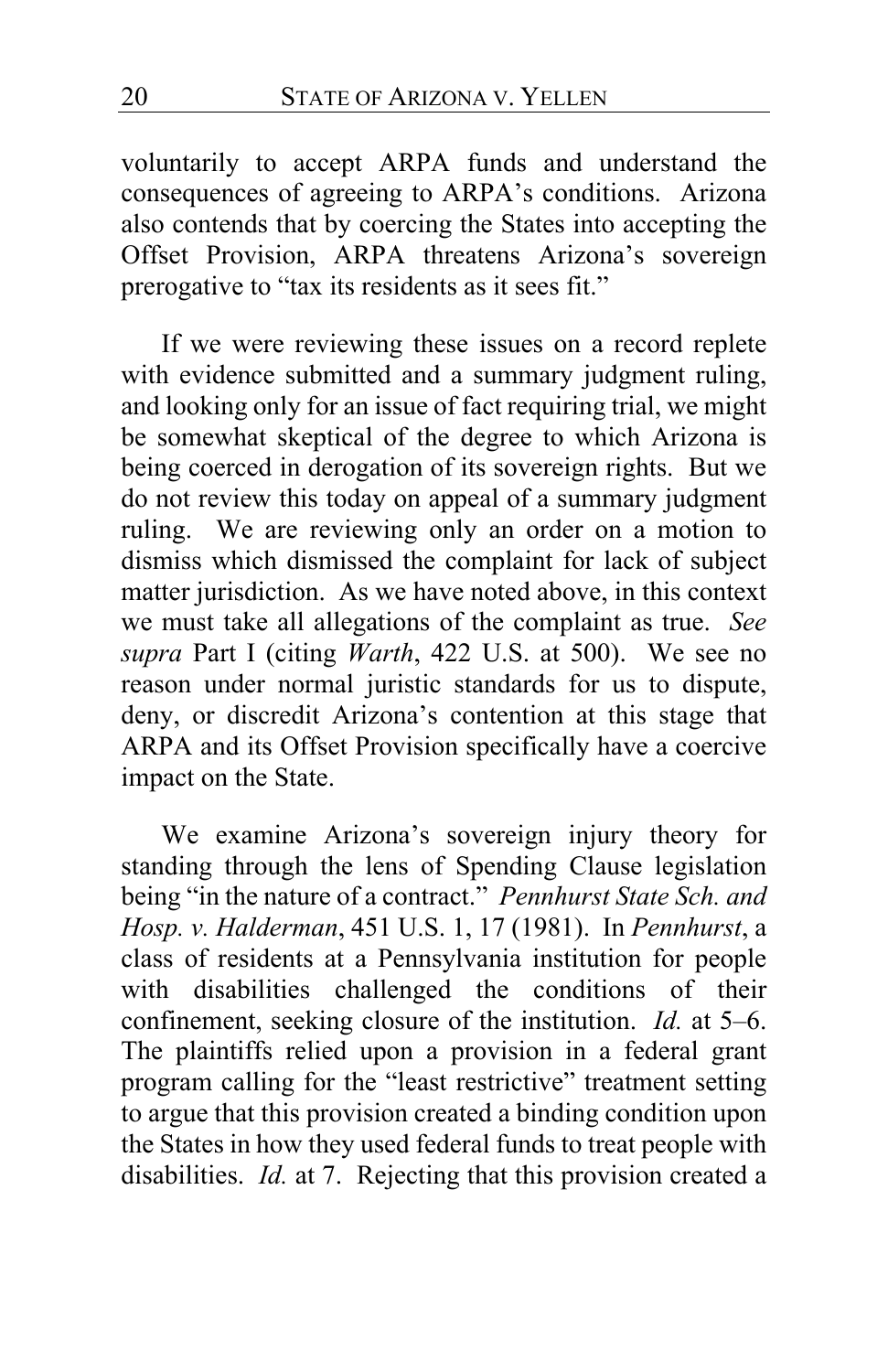retroactive funding condition upon the States, the Court likened federal grants to contracts:

> [L]egislation enacted pursuant to the spending power is much in the nature of a contract: in return for federal funds, the States agree to comply with federally imposed conditions. The legitimacy of Congress' power to legislate under the spending power thus rests on whether the State voluntarily and knowingly accepts the terms of the "contract." There can, of course, be no knowing acceptance if a State is unaware of the conditions or is unable to ascertain what is expected of it.

*Id.* at 17 (internal citations omitted).

A few years later in *South Dakota v. Dole*, the Court articulated the outer bounds of Congress's authority under the Spending Clause to attach conditions upon grants of federal funding. 483 U.S. 203, 207–08 (1987). One limit is that spending must be in pursuit of the "general welfare," a broad and deferential term. *Id.* at 207. A second limit is that "if Congress desires to condition the States' receipt of federal funds, it 'must do so unambiguously . . . , enabl[ing] the States to exercise their choice knowingly, cognizant of the consequences of their participation.'" *Id.* (alterations in original) (quoting *Pennhurst*, 451 U.S. at 17). Third, any conditions should relate to the federal interest implicated by the spending. *Id.* Fourth, conditions must not violate other constitutional provisions. *Id.* at 208. The Court further noted that "in some circumstances the financial inducement offered by Congress might be so coercive as to pass the point at which 'pressure turns into compulsion.'" *Id.* at 211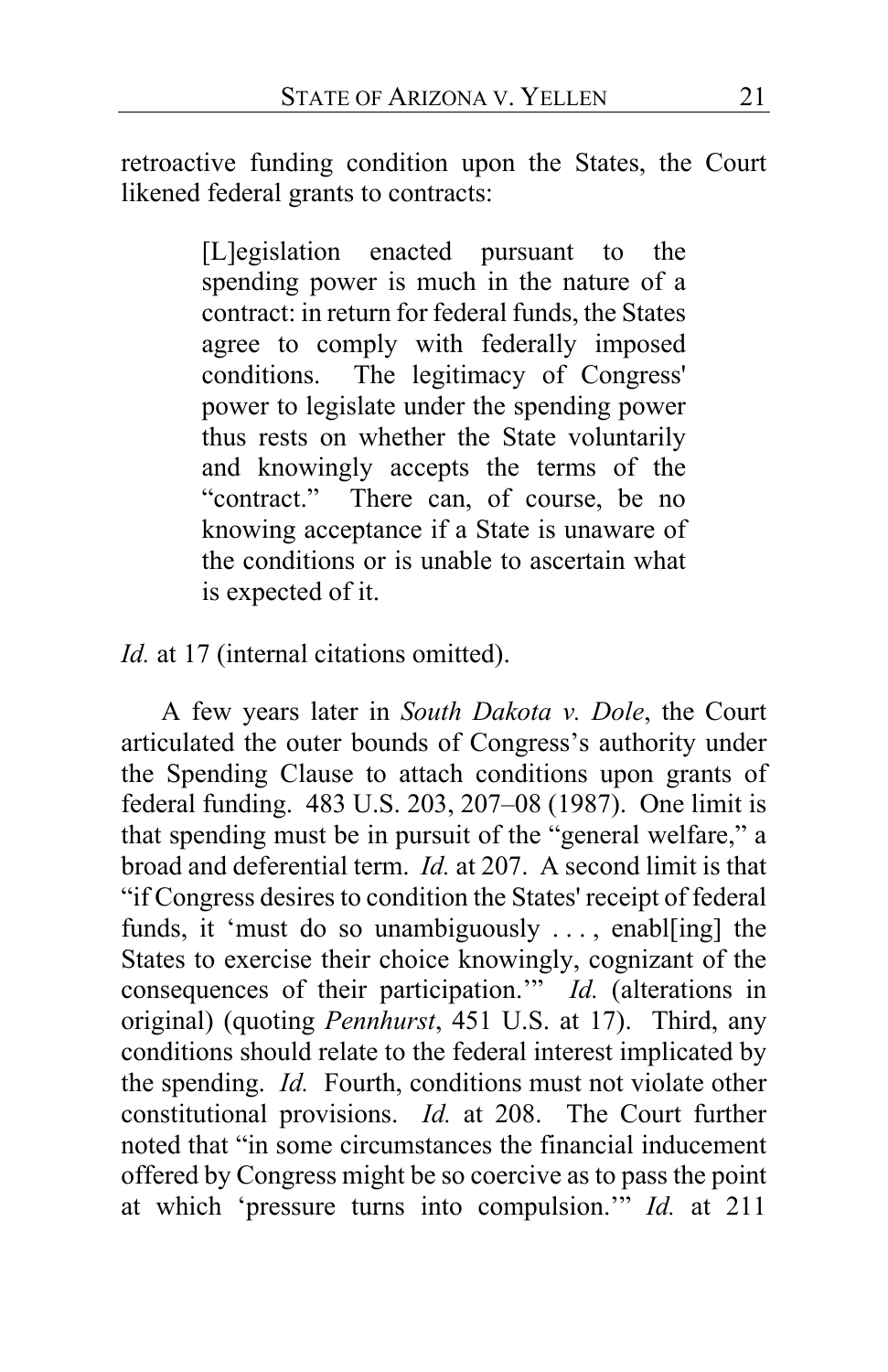(quoting *Steward Machine Co. v. Davis*, 301 U.S. 548, 590 (1937)).

Arizona seizes upon several of these limitations to bring a facial challenge—or so we interpret—to ARPA's Offset Provision.**[1](#page-21-0)** To Arizona, the inherent limitations on Congress's power to "lay and collect Taxes" and "provide for the . . . general Welfare of the United States," U.S. Const. art. I,  $\S$   $\S$ , cl. 1, create constitutionally-imposed and enforceable criteria that "contractual" funding offers from the federal government must meet. When Congress does not meet one of these criteria, and say, extends a federal grant with ambiguous or coercive terms to the States, Arizona contends that this offer offends state sovereignty and gives rise to a cognizable injury in fact. We agree. We are mindful of the longstanding principle that federal courts "are without jurisdiction" to adjudicate "abstract questions of political power, of sovereignty." *Massachusetts v. Mellon*, 262 U.S. 447, 484–85 (1923). But intangible harms can be concrete, *Spokeo*, 578 U.S. at 340, and here, Arizona has alleged sufficiently concrete and particularized harms to its ability to exercise its sovereign prerogatives, intangible as those prerogatives may be. Just as a contract can be challenged under state law for containing ambiguous terms or being a product of duress, so too do we think that the quasicontractual funding offer at issue here can be challenged by Arizona at the outset for offering conditions that are unconstitutionally ambiguous or coercive. States have standing when an allegedly unconstitutional funding offer is made to them, and they do not need to first violate a

<span id="page-21-0"></span>**<sup>1</sup>** Whether Arizona's Spending Challenge is facial or as applied was not briefed by the parties, and we suggest that they brief this issue before the district court.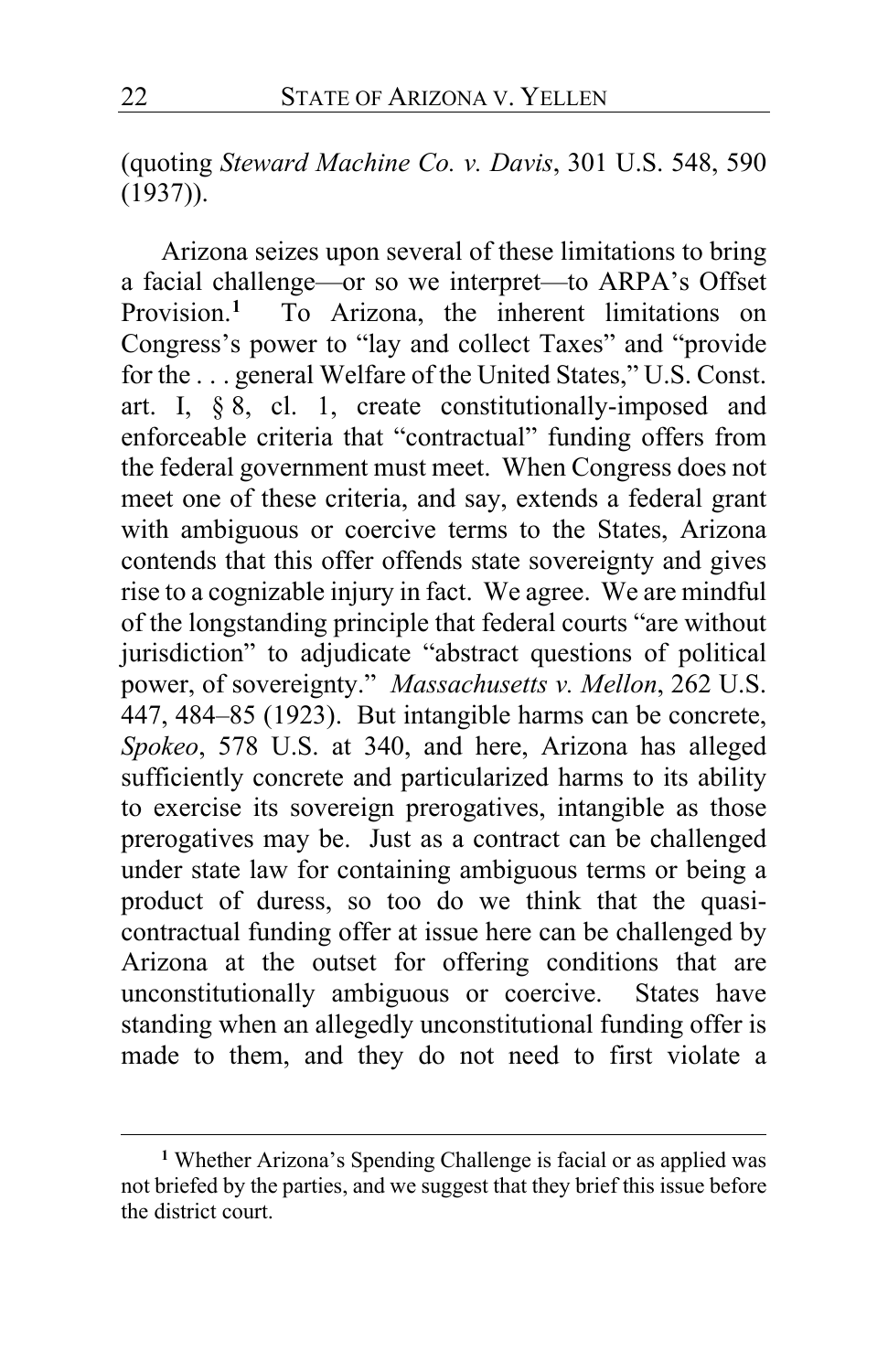condition of an allegedly unconstitutional contract to have standing to challenge it.

In rejecting Arizona's theory of injury based upon having a right to an unambiguous funding offer from the federal government, the district court concluded that the Spending Clause requires Congress to be unambiguous about the *existence* of a condition, not what the condition *requires*. Whether or not the district court is correct that Congress "fulfilled its duty" in making the existence of the Offset Provision known, this analysis examines whether the condition is ambiguous, and not whether being offered ambiguous terms is a cognizable injury. Similarly, in rejecting Arizona's theory of injury based upon being coerced into accepting the Offset Provision, the district court pointed to Arizona's delay in accepting funds and the lack of evidence of any financial strain to conclude there was not standing. This analysis, however, evaluates the merits of whether ARPA is coercive instead of evaluating whether being coerced is a cognizable injury. A district court should be cautious not to confuse perceived "weakness on the merits with absence of Article III standing." *Ariz. State Legislature v. Ariz. Indep. Redistricting Comm'n*, 576 U.S. 787, 800 (2015) (quoting *Davis v. United States*, 564 U.S. 229, 249 n.10 (2011)).

At this early juncture, we must take Arizona's allegations to be true. *See Warth*, 422 U.S. at 499–502. The federal government and the district court discredit Arizona's interpretation of the Offset Provision, but differences in what the Offset Provision means and how it may be enforced go to the merits of Arizona's claims, and not to whether a court has jurisdiction to hear these claims. *See Cath. League for Religious & C.R. v. City & Cnty. of San Francisco*, 624 F.3d 1043, 1049 (9th Cir. 2010) (en banc); *City and Cnty. of San*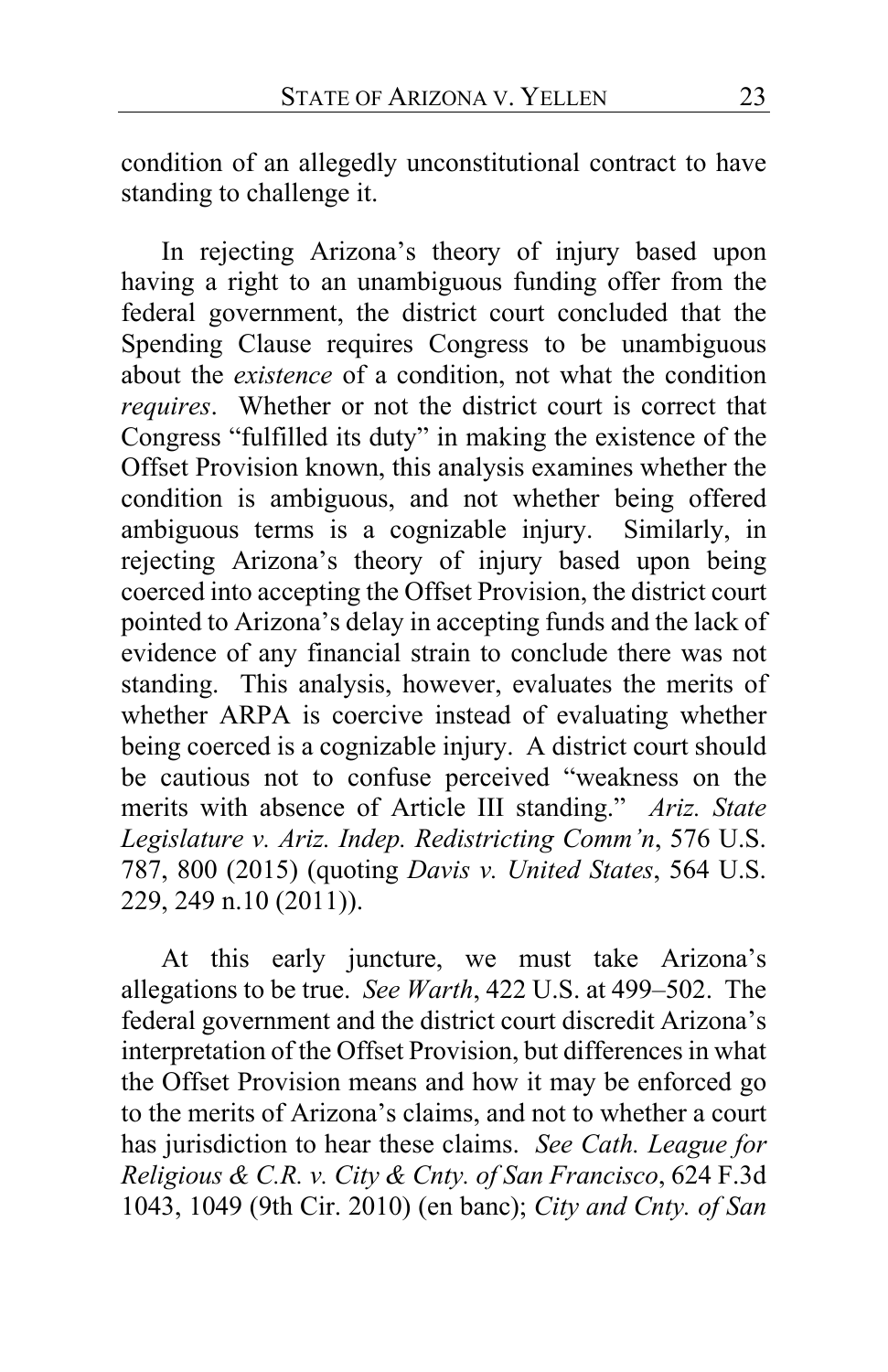*Francisco v. Trump*, 897 F.3d 1225, 1236 (9th Cir. 2018). In *City and County of San Francisco v. Trump*, the parties "disputed the scope of the challenged measure," but we held it was enough for standing purposes that if the plaintiff's interpretation of the statute was correct, it would "suffer serious consequences." 897 F.3d at 1236. Here, Arizona has demonstrated that if the Offset Provision is as ambiguous and coercive as it alleges, it will face serious consequences in losing control over its taxing policies and being held to a funding offer that it does not understand. Whether there is merit to these feared consequences is a separate matter, but for today, we hold that the district court erred in dismissing Arizona's claim for lack of subject matter jurisdiction.

#### **III.**

Concluding that Arizona has standing to bring its challenge to ARPA, both on its theory of realistic danger of enforcement, and alternatively, on its theory of injury to sovereign rights, we decline to turn to the merits of Arizona's constitutional claims. We think it is a better procedure to have the district court make a ruling on the merits in the first instance, as the district court's views can only help our court to resolve the difficult issues presented.**[2](#page-23-0)** We reverse the district court's ruling on standing and conclude that the district court has subject matter jurisdiction to hear this case. We remand for the district court to consider the merits of Arizona's Spending Clause and Tenth Amendment claims.

<span id="page-23-0"></span>**<sup>2</sup>** We also note that, after we heard argument in this case, the Treasury Department published a final rule implementing ARPA and the Offset Provision. *Coronavirus State and Local Fiscal Recovery Funds*, 87 Fed. Reg. 4,338 (Jan. 27, 2022). In considering the merits, the district court also will have the benefit of that final rule implementing ARPA.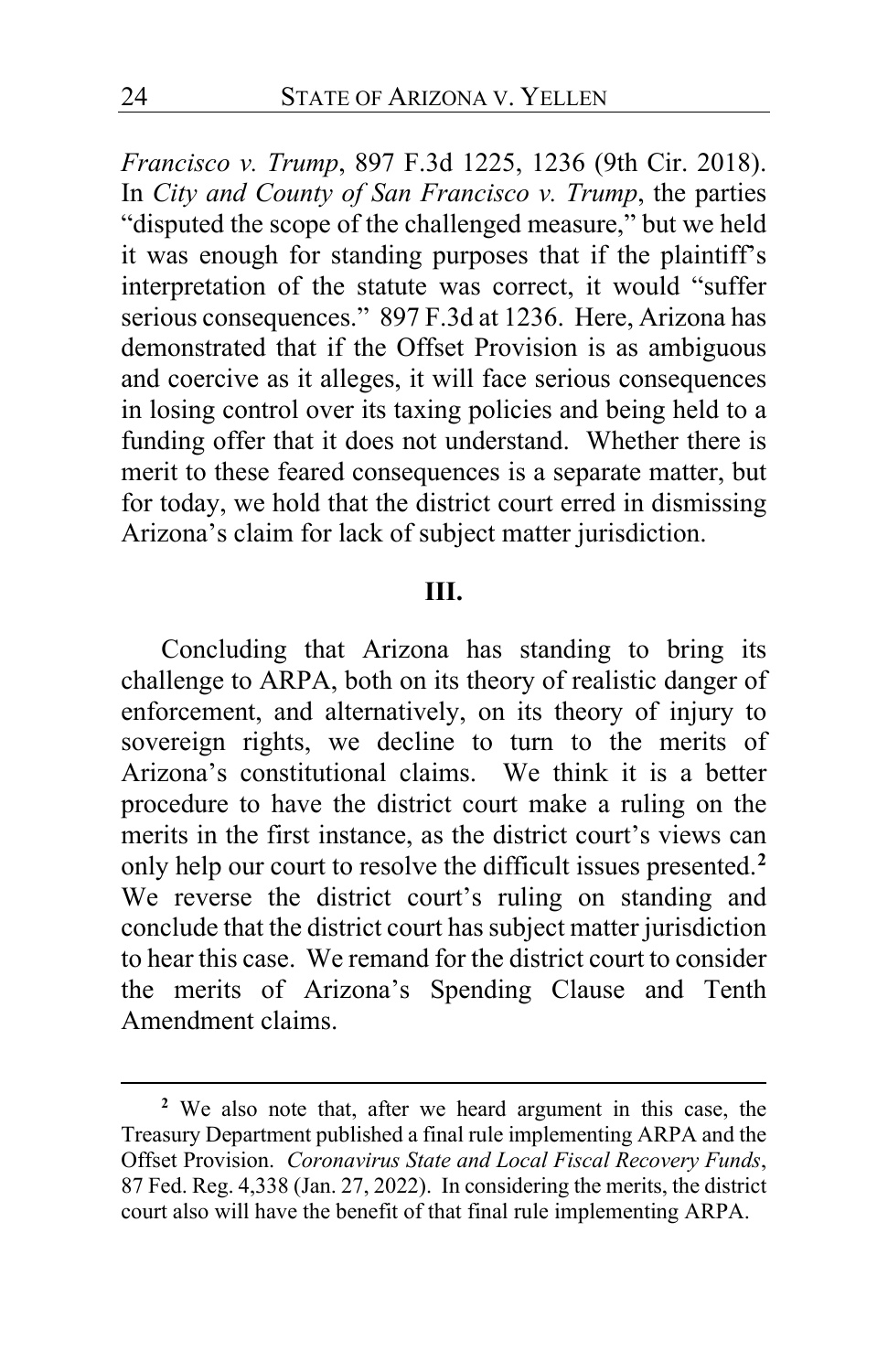#### **CONCLUSION**

Because standing "in no way depends on the merits," *Warth*, 422 U.S. at 500, our decision today should not be construed as commenting in any way on the merits of Arizona's case. We limit our decision to the narrow issue of standing and hold that the district court has subject matter jurisdiction to hear this challenge to ARPA.

## **REVERSED AND REMANDED.**

R. NELSON, Circuit Judge, concurring:

I agree that Arizona has standing to challenge the Offset Provision on its theory of sovereign injury and concur in Section II of the majority's opinion.

I disagree, however, with the majority's conclusion that Arizona has alleged "an intention to engage in a course of conduct arguably affected with a constitutional interest, but proscribed by a statute." *See Susan B. Anthony List v. Driehaus*, 573 U.S. 149, 159 (2014) (quoting *Babbitt v. Farm Workers*, 442 U.S. 289, 298 (1979)). Arizona never alleged that it has taken (or would take, if not for fear of enforcement) action proscribed by the Offset Provision. The lack of such an allegation dooms Arizona's argument for standing on this basis.

Article III of the Constitution limits our jurisdiction to "Cases" and "Controversies." U.S. Const., art. III, § 2. "The doctrine of standing gives meaning to these constitutional limits by 'identify[ing] those disputes which are appropriately resolved through the judicial process.'" *Driehaus*, 573 U.S. at 157 (alteration in original) (quoting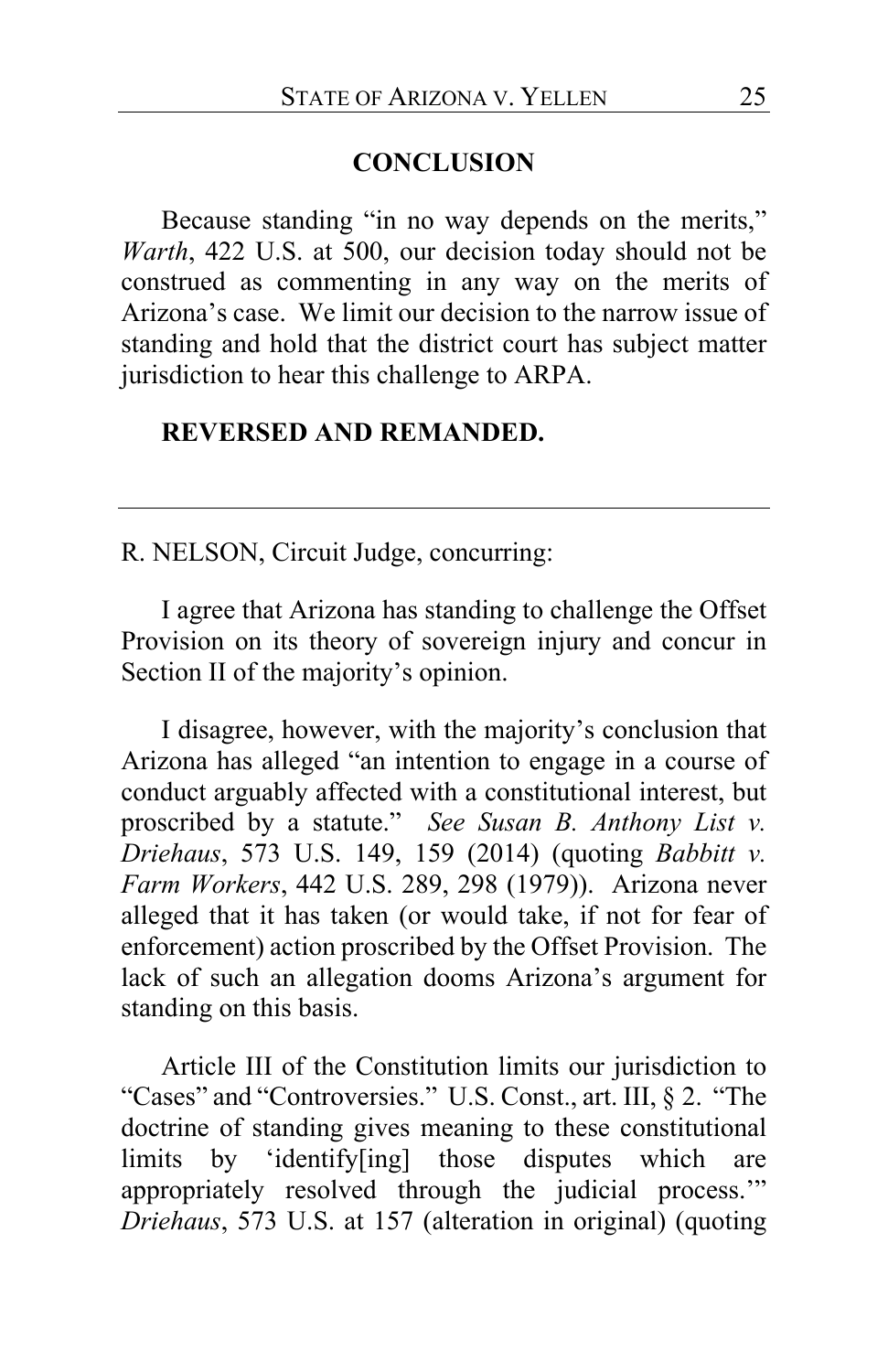*Lujan v. Defenders of Wildlife*, 504 U.S. 555, 560 (1992)). "To establish Article III standing, a plaintiff must show (1) an 'injury in fact,' (2) a sufficient 'causal connection between the injury and the conduct complained of,' and (3) a 'likel[ihood]' that the injury 'will be redressed by a favorable decision." *Id.* at 157–58 (alteration in original) (quoting *Lujan*, 504 U.S. at 560–61). Generally, the injuryin-fact requirement is satisfied by an injury that has already occurred. But we also recognize that threatened enforcement of a law can create an injury in fact. *Id.* at 158. In those circumstances, we may consider pre-enforcement challenges "under circumstances that render the threatened enforcement sufficiently imminent." *Id.* at 159. A mere possibility of future enforcement will not do; the likelihood of future enforcement must be "substantial." *California v. Texas*, 141 S. Ct. 2104, 2114 (2021) (quoting *Driehaus*, 573 U.S. at 164); *see also Massachusetts v. Mellon*, 262 U.S. 447, 488 (1923) ("The party who invokes the power [of Article III courts] must be able to show, not only that the statute is invalid, but that he has sustained or is immediately in danger of sustaining some direct injury as the result of its enforcement . . . .").

Likelihood of enforcement is substantial when a plaintiff alleges (1) "an intention to engage in a course of conduct arguably affected with a constitutional interest," (2) "but proscribed by a statute," and (3) "there exists a credible threat of prosecution thereunder." *Driehaus*, 573 U.S. at 159 (quoting *Babbitt*, 442 U.S. at 298). In *Driehaus*, for example, two advocacy organizations challenged an Ohio statute prohibiting "false statements" in political campaigns. *Id.* at 151. The law allowed any person with knowledge of a purported violation to file a complaint with the State. *Id.* at 164. One organization had already been subject to enforcement proceedings, initiated after a candidate filed a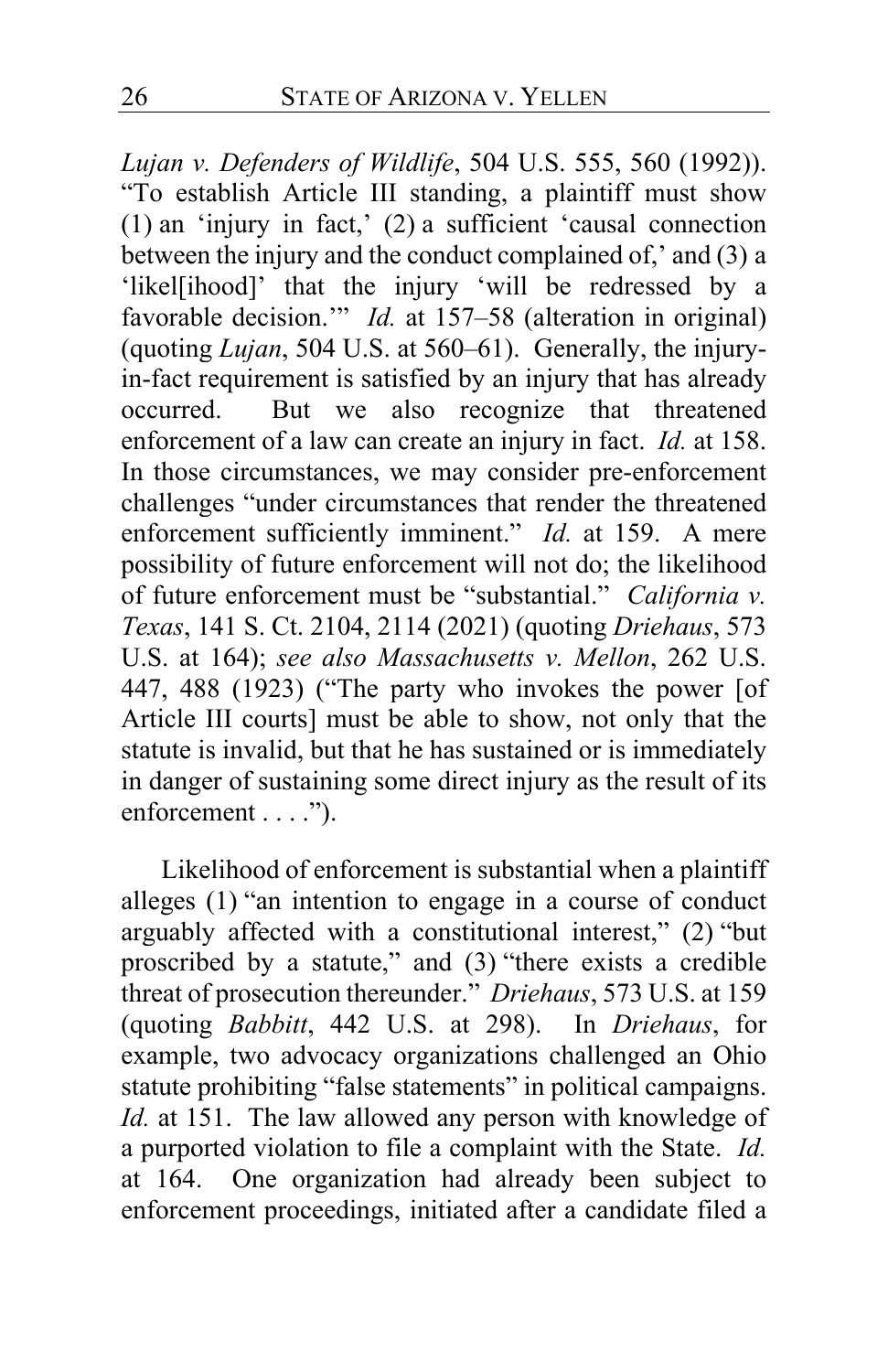complaint about the organization's attempts to display a billboard stating that the candidate "voted FOR taxpayerfunded abortion." *Id.* at 154. After losing the election, the candidate moved to withdraw his complaint. The plaintiff organizations challenged the state law, alleging that they "intend[ed] to engage in substantially similar activity in the future" and "face[d] the prospect of [their] speech and associational rights again being chilled" by future complaints. *Id.* at 155 (second alteration in original).

The Supreme Court held that the organizations had standing to bring a pre-enforcement action. The organizations alleged "specific statements they intend[ed] to make in future election cycles" that would be prohibited. *Id.* at 161. The text of the statute covered the plaintiffs' intended speech ("concerning the voting record of a candidate," *id.* at 152), and the statute had been enforced against one of the plaintiffs, *id.* at 162. The Court did not require plaintiffs "to confess that [they] will in fact violate th[e] law" and held that the organizations had established that their intended future conduct would be proscribed by the statute because it would subject them to future enforcement proceedings. *Id.* at 163.

The Court held that the final requirement—a substantial threat of future enforcement—was satisfied for three reasons. First, there was a history of past enforcement because one organization had been the subject of prior enforcement proceedings. *Id.* at 164. Second, the credibility of the threat was bolstered by the fact that any person could file a complaint. *Id.* Because "the universe of potential complainants [was] not restricted to state officials who [were] constrained by explicit guidelines or ethical obligations," there was a substantial risk of complaints from a multitude of parties, including political opponents. *Id.*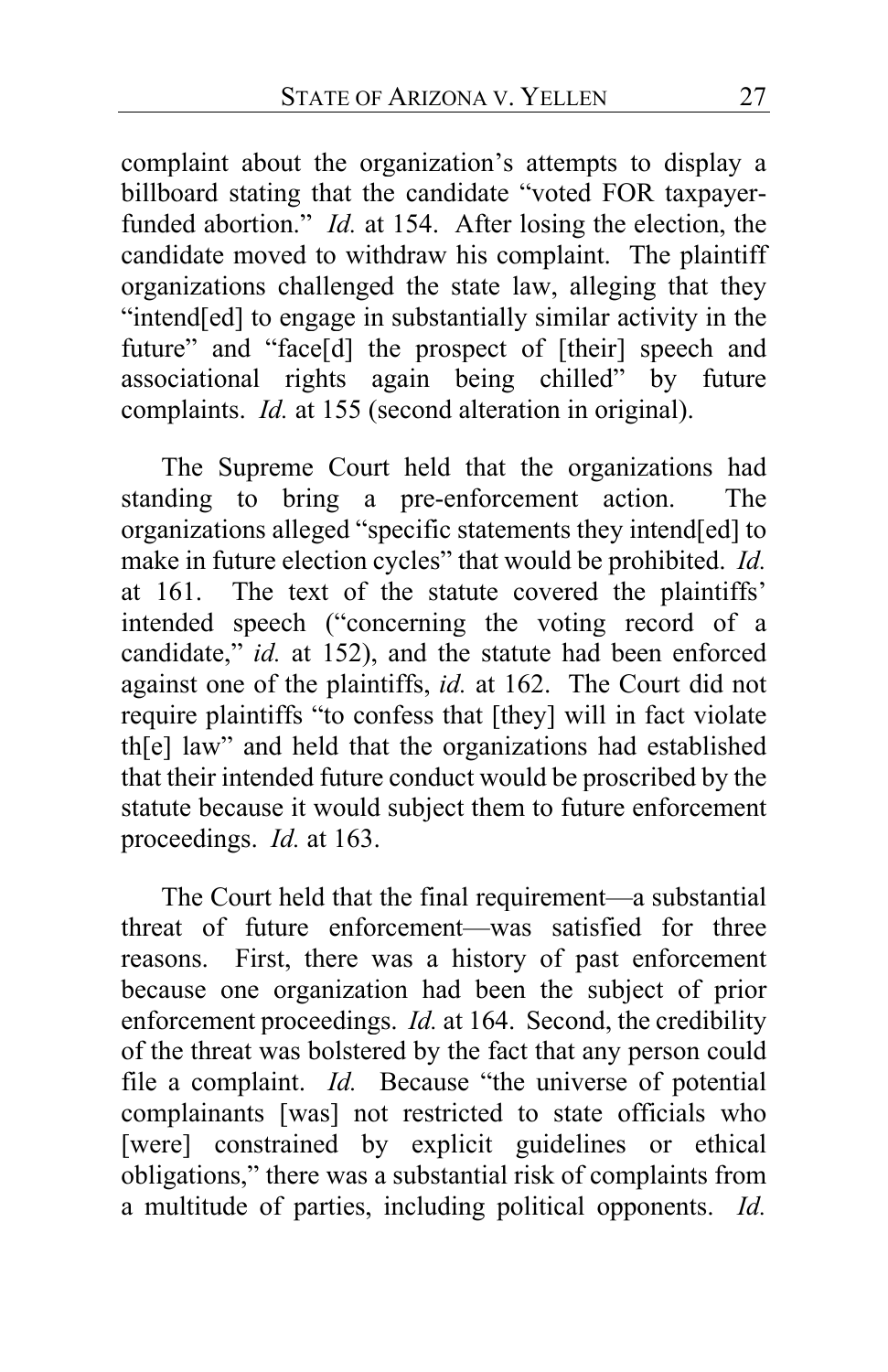Finally, the Court noted that enforcement proceedings were frequent and the commission "ha[d] not disavowed enforcement if petitioners make similar statements in the future." *Id.* at 165.

We have followed a similar approach in this Circuit. In *Real v. City of Long Beach*, we held that a plaintiff had standing to challenge a city's zoning ordinance when he alleged an intent to open a tattoo shop without the required permit. 852 F.3d 929, 934–35 (9th Cir. 2017). Like the advocacy organizations in *Driehaus*, the plaintiff in *Real* had alleged a specific intent to engage in conduct proscribed by the challenged ordinance. *Id.* And, as in *Driehaus*, enforcement proceedings had happened in the past (albeit against non-plaintiffs). *Id.* The City vigorously enforced its zoning ordinances and told the plaintiff that he would be subject to enforcement proceedings. *Id.* The plaintiff had standing to challenge the ordinance because it appeared "likely that the City would take action against [him] if he opened a tattoo shop." *Id.* at 935.

More recently, we held that a trucking trade association had standing to challenge a new California law that codified a test for classifying workers as either employees or independent contractors. *Cal. Trucking Ass'n v. Bonta*, 996 F.3d 644, 649 (9th Cir. 2021). The trade association established a "concrete plan" to violate the law by alleging that its members actively maintained policies that were "in conflict with" California law. *Id.* at 653. The association also established a substantial likelihood of enforcement proceedings because the state had refused "to disavow enforcement" against association members and declared its "intention to enforce" the new law. *Id.* Because the law was relatively new, we noted that the history of enforcement carried "little weight." *Id.* Even so, the State had done more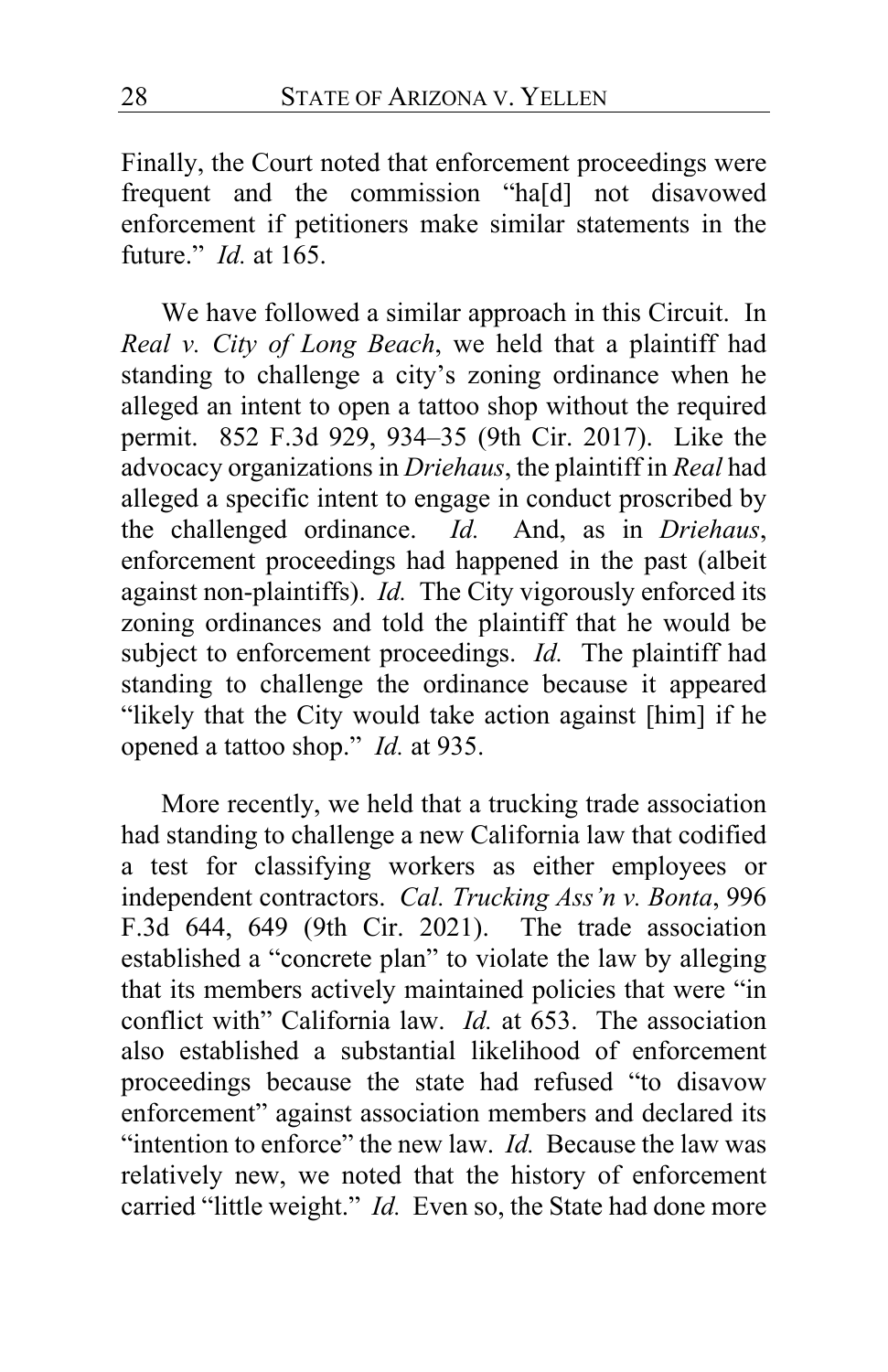than declare its intentions; it had sent letters to businesses notifying them that they were subject to the law and had commenced several prosecutions against businesses for violating the law. *Id.*

On the other hand, we found standing lacking in cases like *Safer Chemicals, Healthy Families v. EPA*, 943 F.3d 397 (9th Cir. 2019). In *Safer Chemicals*, we held that plaintiffs challenging agency rules do not have standing when "it is not even clear what [agency] procedures will be, let alone whether [the agency] will employ them in a way that injures" the plaintiffs. *Id.* at 415. Ambiguity in the challenged provisions hindered our ability to "predict whether [plaintiffs] will be harmed in the way they claim, or whether the [government] will in fact apply the[] rules as [plaintiffs] wish." *Id.* We explained that plaintiffs might have standing in the future, if the agency enforced the rule in the way feared by plaintiffs. *Id.* But we declined to make assumptions about how the government would enforce an ambiguous provision to create standing based on the plaintiffs' allegations. *Id.*

There are striking differences between the allegations in this case and the allegations in cases finding preenforcement standing. The Offset Provision prohibits states from using American Rescue Plan Act (ARPA) funds "to either directly or indirectly offset a reduction in the net tax revenue." 42 U.S.C. §  $802(c)(2)(A)$ . Arizona alleged only an intention to pass a tax cut (which it has now passed). It did not allege a reduction in net tax revenue, nor did it make any allegation about how a potential post-tax-cut budget would be structured. Unlike the large number of potential complainants in *Driehaus*, the universe of potential complainants in this case is limited to "officials . . . constrained by explicit guidelines or ethical obligations."